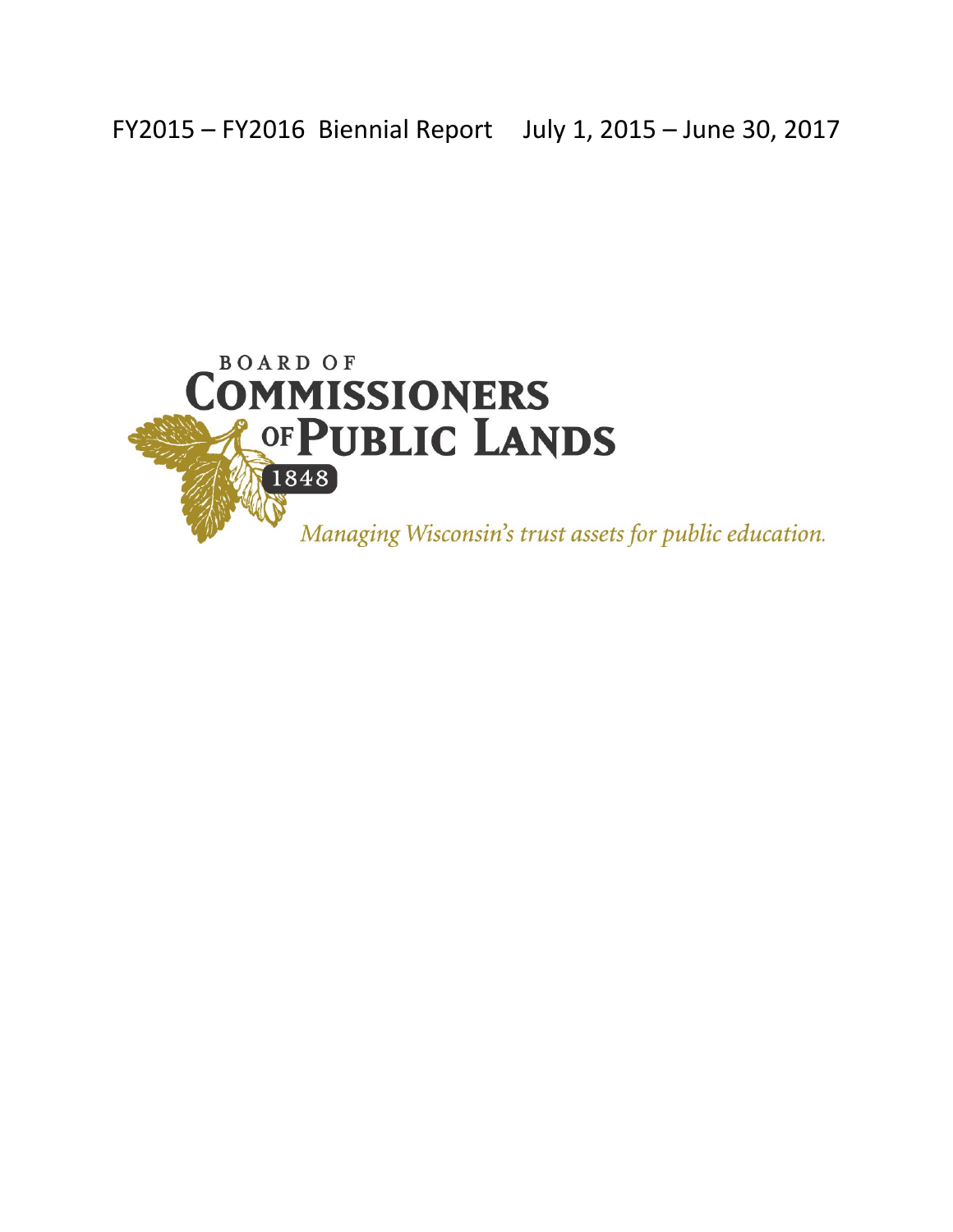#### *Common School Fund*

| <b>BALANCE SHEET</b>                         |     | <b>FY 2016</b>   |    | <b>FY 2017</b>   |
|----------------------------------------------|-----|------------------|----|------------------|
| Assets                                       |     |                  |    |                  |
| Cash and cash equivalents                    | \$  | 142,151,889.53   | \$ | 106,183,213.67   |
| Receivables:                                 |     |                  |    |                  |
| Loans to local governments                   |     | 304,062,871.06   |    | 321,878,475.31   |
| Loans to school districts                    |     | 80,300,124.14    |    | 98,216,000.56    |
| Other receivables                            |     | 3,482,310.59     |    | 4,400,244.97     |
| <b>Bond investments</b>                      |     | 499,315,773.79   |    | 541,387,217.89   |
| Due from other governments                   |     | 4,316,076.14     |    | 4,472,255.80     |
| Due from other funds                         |     | 50,615.00        |    |                  |
| <b>Total assets</b>                          | .\$ | 1,033,679,660.25 | Ŝ. | 1,076,537,408.20 |
| Liabilities and fund balances                |     |                  |    |                  |
| Due to other funds                           | \$  | 278,303.66       | \$ | 457,643.89       |
| Due to other governments                     |     | 14,708,088.14    |    | 23,699,786.83    |
| Deposits held in custody (performance bonds) |     | 29,625.88        |    | 1,668.85         |
| <b>Total liabilities</b>                     |     | 15,016,017.68    |    | 24,159,099.57    |
| <b>Total fund balance</b>                    |     | 1,018,663,642.57 | \$ | 1,052,378,308.63 |

# **STATEMENT OF REVENUES, EXPENDITURES, AND CHANGES IN FUND BALANCE**

| Revenues                                            |         |                    |     |                    |
|-----------------------------------------------------|---------|--------------------|-----|--------------------|
| Investment and interest income                      | \$      | 38,469,872.21      | \$  | 32,809,276.61      |
| Unclaimed property                                  |         | 9,167,350.30       |     | 34,081,085.26      |
| Fines and forfeitures                               |         | 11,429,701.86      |     | 12,564,912.38      |
| Net increase (decrease) in fair value of investment |         | 14,720,089.59      |     | (12, 917, 132.34)  |
| Net land sales (purchases)                          |         | 33,000.00          |     |                    |
| Timber revenue                                      |         | 71,672.71          |     | 50,273.28          |
| Intergovernmental                                   |         | 2,779.46           |     | 2,983.91           |
| Gifts and donations                                 |         | 2,322.00           |     | 1,059.74           |
| Charges for goods and services                      |         | 145.00             |     | 500.00             |
| Other revenue                                       |         | 193.58             |     |                    |
| <b>Total Revenues</b>                               | $\zeta$ | 73,897,126.71      | \$  | 66,592,958.84      |
|                                                     |         |                    |     |                    |
| Expenditures                                        |         |                    |     |                    |
| Operating expenses                                  |         | 716,617.79         |     | 778,292.80         |
| Excess of revenue over expenditures                 |         | 73,180,508.92      |     | 65,814,666.04      |
| <b>Other Financing Sources (Uses)</b>               |         |                    |     |                    |
| Library aid distribution                            |         | (37,693,167.00)    |     | (32, 100, 000.00)  |
|                                                     |         |                    |     |                    |
| Net Change in Fund Balance                          |         | 35,487,341.92      |     | 33,714,666.04      |
| Fund balance, beginning of year                     | \$      | 983,176,300.67     | \$. | 1,018,663,642.59   |
| Fund balance, end of year                           |         | \$1,018,663,642.59 |     | \$1,052,378,308.63 |

All figures are subject to final audit adjustments.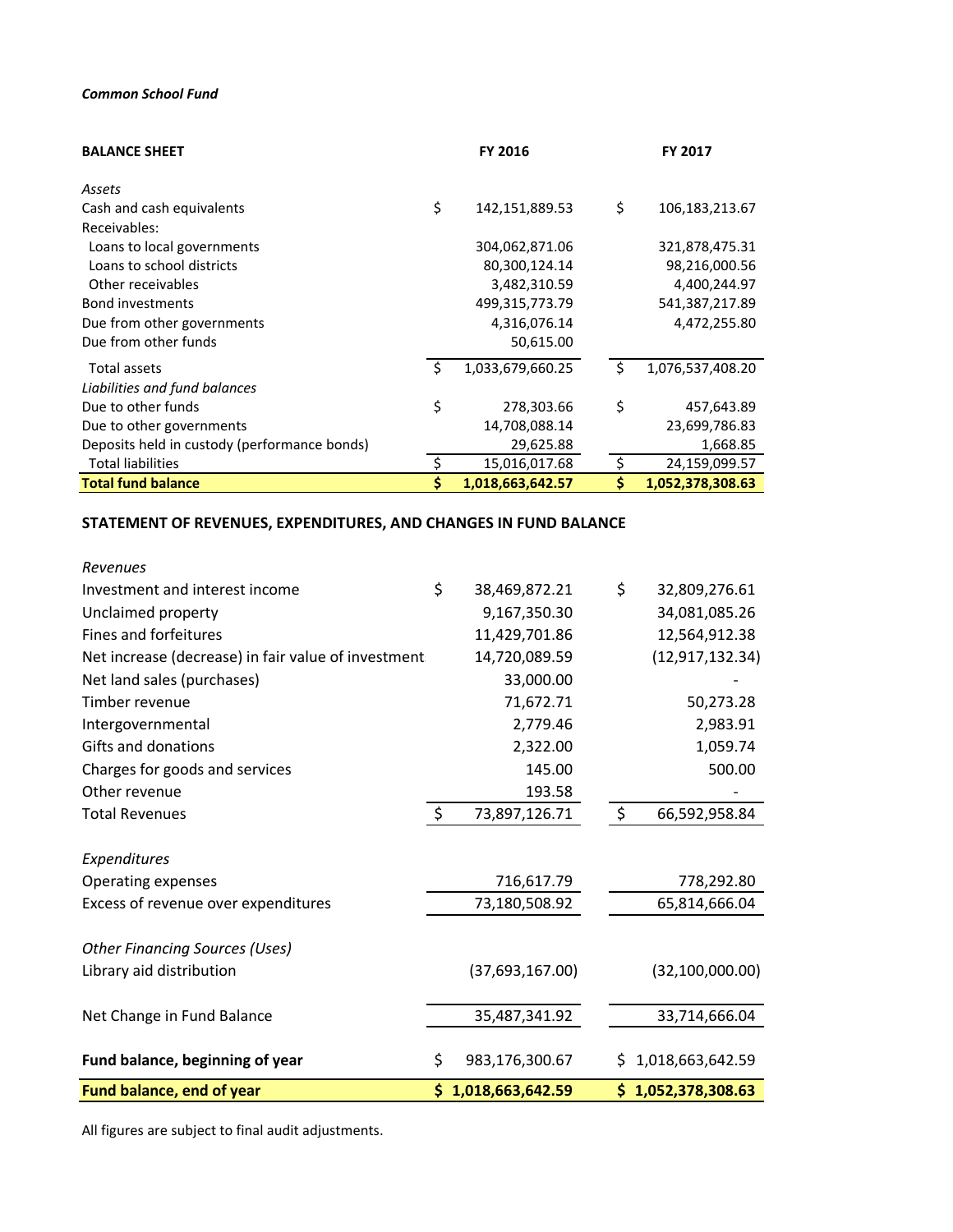#### *Normal School Fund*

| <b>BALANCE SHEET</b>                         | FY 2016            | FY 2017             |
|----------------------------------------------|--------------------|---------------------|
| Assets                                       |                    |                     |
| Cash and cash equivalents <sup>1</sup>       | \$<br>2,873,567.41 | 3,767,008.27<br>\$. |
| Receivables:                                 |                    |                     |
| Loans to local governments                   | 11,134,319.73      | 13,771,197.60       |
| Loans to school districts                    | 987,276.46         | 1,387,796.91        |
| <b>Bond investments</b>                      | 13,389,393.45      | 10,112,148.70       |
| <b>Other Receivables</b>                     | 114,063.76         | 104,116.26          |
| Due From Other Funds                         | 278,303.66         | 548,643.89          |
| Due From Other Governments                   | 136,115.42         | 161,380.14          |
| Total assets                                 | \$28,913,039.89    | \$29,852,291.77     |
| Liabilities and fund balance                 |                    |                     |
| Deposits held in custody (performance bonds) | \$<br>7,853.60     | \$<br>32,316.75     |
| Due to other funds                           | 2,433.35           |                     |
| Accounts payable                             |                    |                     |
| <b>Total Liabilities</b>                     | \$<br>10,286.95    | Ŝ.<br>32,316.75     |
| <b>Total fund balance</b>                    | 28,902,752.94<br>S | \$29,819,975.02     |

#### **STATEMENT OF REVENUES, EXPENDITURES, AND CHANGES IN FUND BALANCE**

| <b>Fund balance, end of year</b>                                | \$28,902,752.94    | \$29,819,975.02     |
|-----------------------------------------------------------------|--------------------|---------------------|
| Fund balance, beginning of year                                 | \$27,242,143.35    | \$28,902,752.94     |
| Net Change in Fund Balance                                      | 1,660,609.59       | 917,222.08          |
|                                                                 | (280, 429.73)      |                     |
| <b>Other Financing Sources (Uses)</b><br><b>UW Distribution</b> |                    | (320, 405.46)       |
|                                                                 |                    |                     |
| Excess of revenue over expenditures                             | 1,941,039.32       | 1,237,627.54        |
| Operating expenses                                              | 550,715.99         | 545,699.90          |
| Expenditures                                                    |                    |                     |
| <b>Total Revenues</b>                                           | \$<br>2,491,755.31 | \$<br>1,783,327.44  |
| Timber revenue                                                  | 467,533.09         | 127,309.41          |
| Net land sales (purchases)                                      | 264,700.00         | 1,049,600.00        |
| Net increase (decrease) in fair value of investments            | \$<br>729,958.14   | \$<br>(616, 334.16) |
| Investment and interest income                                  | \$<br>1,029,564.08 | \$<br>1,222,752.19  |
| Revenues                                                        |                    |                     |

 $1$  Includes land bank sale proceeds restricted to investment in lands.

All figures are subject to final audit adjustments.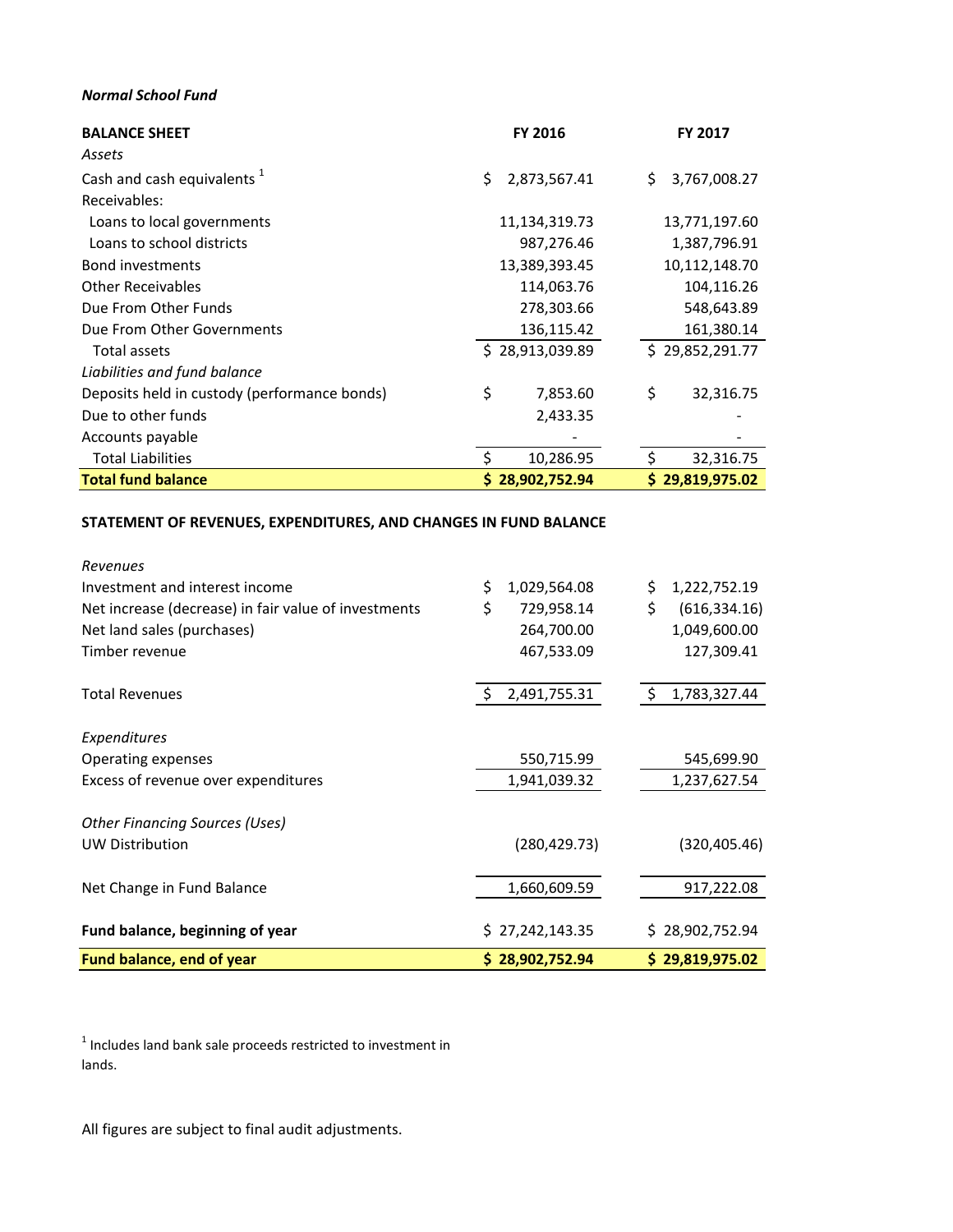### *University Fund Balance Sheet*

In 1838, Congress granted to the Territory of Wisconsin the equivalent of two townships, or 72 square miles of land, to be sold to support a university. In 1854, Congress granted an additional two townships of land to benefit a university. Most of these lands were sold soon after Wisconsin obtained title, and no provision was made in the law for adding to the principal of this fund. Therefore, the principal balance of the University Fund has not grown over the years. Earnings are distributed to the University of Wisconsin annually.

|                          | FY 2016      | FY 2017      |
|--------------------------|--------------|--------------|
| <b>Principal Balance</b> | \$234,129.75 | \$234,129.75 |
| <b>Fund Earnings</b>     | \$7,815.05   | \$7,085.19   |

# *Agricultural College Fund Balance Sheet*

The Agricultural College Fund was established with a grant of land pursuant to an 1862 act of Congress. Proceeds from the sale of these lands were to be invested in a perpetual endowment fund to support "colleges of agriculture and mechanical arts" in each of the states – our nation's land-grant colleges. The University of Wisconsin's agricultural school was funded with the proceeds.

Vermont Congressman Justin Morrill sponsored the bill and it became known as the "Morrill Act." The Act provided that each state was entitled to 30,000 acres of land for each member of Congress representing the state at that time. Wisconsin had eight Congressional representatives so BCPL received title to 240,000 acres of land under this law. These lands were sold shortly after Wisconsin obtained title, and no provision was made in the law for adding to the principal of this fund. Therefore, the principal balance of the Agricultural College Fund has not grown over the years. Earnings are distributed to the University of Wisconsin annually.

|                          | FY 2016      | FY 2017      |
|--------------------------|--------------|--------------|
| <b>Principal Balance</b> | \$305,281.65 | \$305,281.65 |
| <b>Fund Earnings</b>     | \$13,647.69  | \$10,021.35  |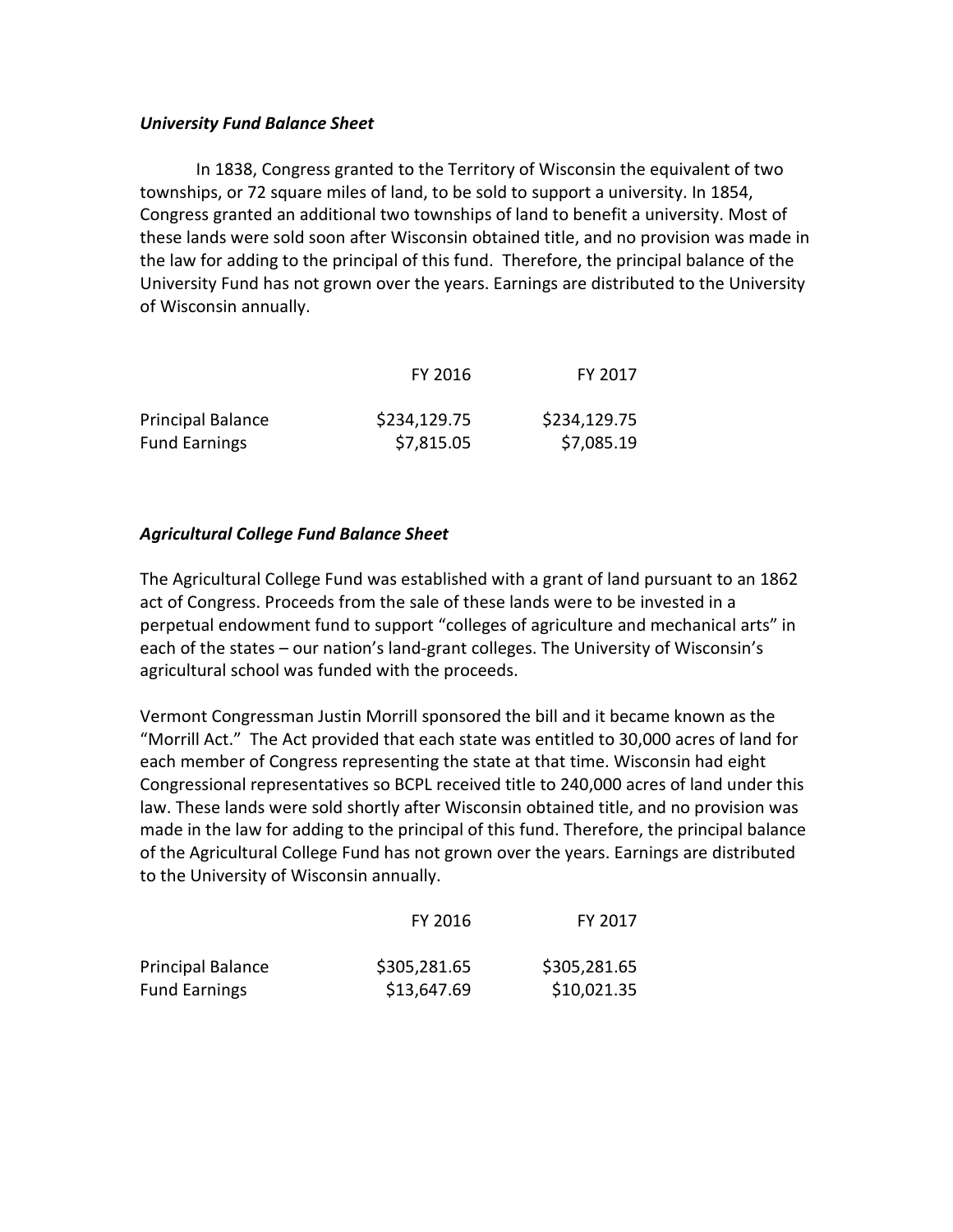# **LOANS GRANTED TO MUNICIPALITIES - Fiscal Year 2016**

During fiscal year 2016, the Board of Commissioners of Public Lands approved **190** municipal loan applications totaling **\$134,166,925.55** and **193** loan disbursements totaling **\$115,496,286.86** were made.

| <b>COUNTY</b>                                                          | Application                  | <b>Disbursements</b>         | <b>COUNTY</b>                                               | Application                  | <b>Disbursements</b>         |  |
|------------------------------------------------------------------------|------------------------------|------------------------------|-------------------------------------------------------------|------------------------------|------------------------------|--|
| Municipality (Multi-County)                                            | Amount                       | Total                        | Municipality (Multi-County)                                 | Amount                       | Total                        |  |
| <b>ADAMS</b>                                                           |                              |                              | <b>BURNETT</b>                                              |                              |                              |  |
| Rome, Town of                                                          |                              |                              | Webster, Village of                                         |                              |                              |  |
| Finance TID #1 economic development<br>incentives                      | \$12,022,000.00              | $**$                         | Finance sanitary sewer system<br>improvements               | \$436,970.00                 | \$436,970.00                 |  |
| <b>BARRON</b>                                                          |                              |                              | <b>CHIPPEWA</b>                                             |                              |                              |  |
| Cumberland, City of                                                    |                              |                              | Cadott, Village of                                          |                              |                              |  |
| Finance airport runway improvements<br>Finance sanitary sewer projects | \$45,000.00<br>\$52,000.00   | \$45,000.00<br>\$52,000.00   | Finance street projects<br>Refinance BCPL loan #2014165     | \$295,000.00<br>\$308,375.67 | \$295,000.00<br>\$308,375.67 |  |
| <b>BAYFIELD</b>                                                        |                              |                              | <b>CLARK</b>                                                |                              |                              |  |
| <b>Bayfield, City of</b>                                               |                              |                              | Clark, County of                                            |                              |                              |  |
| Finance brick streets project                                          | \$750,000.00                 | \$750,000.00                 | Finance road construction                                   | \$848,000.00                 | \$848,000.00                 |  |
| Refinance BCPL loan #2011077<br>Refinance BCPL loan #2011076           | \$260.747.21<br>\$112,993.27 | \$260,747.21<br>\$112,993.27 | <b>COLUMBIA</b>                                             |                              |                              |  |
| Refinance BCPL Ioan #2014152                                           | \$97,062.27                  | \$97,062.27                  | Wisconsin Dells, City of (Adams, Columbia, Juneau and Sauk) |                              |                              |  |
| Refinance BCPL Ioan #2014052                                           | \$160,757.99                 | \$160,757.99                 | Finance riverwalk extension<br>Wyocena, Town of             | \$2,500,000.00               | \$2,500,000.00               |  |
| Refinance BCPL loan #2014050                                           | \$105,309.50                 | \$105,309.50                 | Finance road project                                        | \$164,000.00                 | \$164,000.00                 |  |
| Refinance BCPL loan #2015044                                           | \$100,000.00                 | \$100,000.00                 | <b>CRAWFORD</b>                                             |                              |                              |  |
| <b>BROWN</b>                                                           |                              |                              | Marietta, Town of                                           |                              |                              |  |
| Hobart, Village of                                                     |                              |                              |                                                             |                              |                              |  |
| Finance TID infrastructure projects                                    | \$1,800,000.00               | \$1,800,000.00               | Finance new town hall                                       | \$80,000.00                  | \$80,000.00                  |  |
| Wrightstown, Village of (Brown and Outagamie)                          |                              |                              | <b>DANE</b>                                                 |                              |                              |  |
| Purchase land for industrial                                           | \$565,000.00                 | $***$                        | <b>Bristol, Town of</b>                                     |                              |                              |  |
| development                                                            |                              |                              | Finance road project                                        | \$480,000.00                 | \$338,938.00                 |  |
| <b>BUFFALO</b>                                                         |                              |                              | Brooklyn, Village of (Dane and Green)                       |                              |                              |  |
| Maxville, Town of                                                      |                              |                              | Refinance fire/EMS building loan                            | \$399,000.00                 | \$392,000.00                 |  |
| Finance road project                                                   | \$50,000.00                  | \$50,000.00                  | Cross Plains, Village of                                    |                              |                              |  |
| Mondovi, City of                                                       |                              |                              | Finance TID #1 projects                                     | \$692,500.00                 | \$692,500.00                 |  |
| Purchase vehicles and equipment                                        | \$52,300.00                  | \$52,300.00                  |                                                             |                              |                              |  |

\* This loan was approved by the Board of Commissioners of Public Lands in a previous fiscal year. It is not included in the number of new loans approved or the loan application total amount for this fiscal year.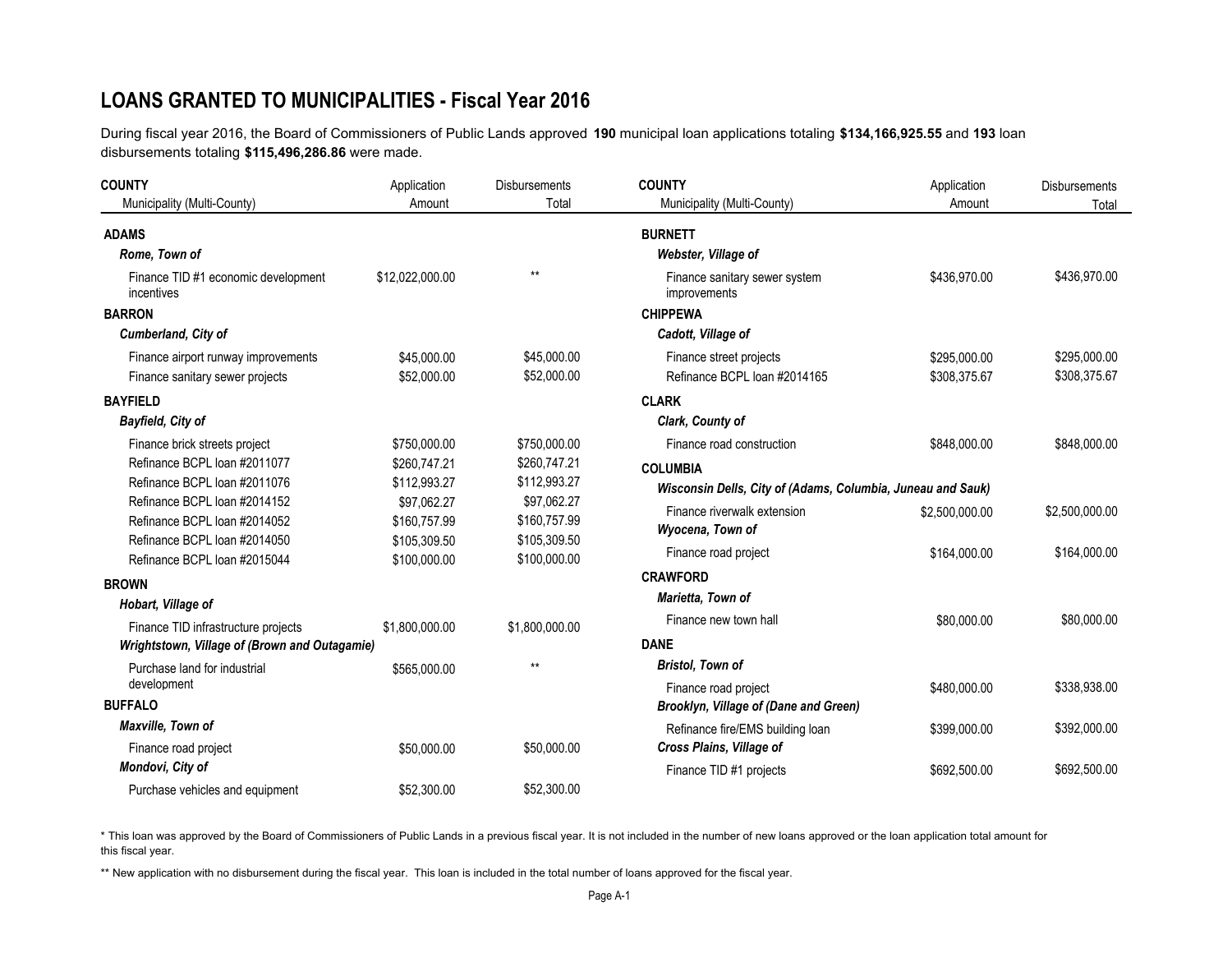| <b>COUNTY</b>                                                    | Application    | Disbursements       | <b>COUNTY</b>                                                       | Application                  | Disbursements                |
|------------------------------------------------------------------|----------------|---------------------|---------------------------------------------------------------------|------------------------------|------------------------------|
| Municipality (Multi-County)                                      | Amount         | Total               | Municipality (Multi-County)                                         | Amount                       | Total                        |
| Madison, Town of                                                 |                |                     | <b>DOUGLAS</b>                                                      |                              |                              |
| Purchase public works, EMS and fire<br>equipment                 | \$65,000.00    | \$65,000.00         | Amnicon, Town of                                                    |                              |                              |
| Marshall, Village of                                             |                |                     | Refinance John Deere grader loan                                    | \$220,000.00                 | $**$                         |
| Purchase fire truck                                              | \$120,000.00   | \$120,000.00        | Purchase pickup truck                                               | \$25,000.00                  | $\star\star$                 |
| Finance TID #1 projects<br>Middleton, City of                    | \$2,150,000.00 | \$2,150,000.00      | Refinance BCPL loan #2013119<br>Gordon, Town of                     | \$378,055.30                 | $\star\star$                 |
| Finance Meadow Ridge housing project<br>Rutland, Town of         | \$2,100,000.00 | \$2,100,000.00      | Purchase ambulance<br>Poplar, Village of                            | \$78,072.50                  | \$78,072.50                  |
| Refinance fire/EMS district building loan<br>Springdale, Town of | \$320,000.00   | \$320,000.00        | Finance fire department water source<br>well<br>Wascott, Town of    | \$86,354.00                  | $\star\star$                 |
| Purchase snowplow equipment<br>Verona, City of                   | \$27,930.50    | Cancelled by client | Purchase ambulance                                                  | \$78,072.00                  | \$78,072.00                  |
| Finance TID #6 project<br>Windsor, Village of                    | \$700,000.00   | \$700,000.00        | <b>DUNN</b><br>Rock Creek, Town of                                  |                              |                              |
| Construct water booster                                          |                | \$1,100,000.00      | Finance road construction                                           | \$75,000.00                  | $\star\star$                 |
| <b>DODGE</b>                                                     |                |                     | <b>EAU CLAIRE</b>                                                   |                              |                              |
| Beaver Dam, City of                                              |                |                     | Altoona, City of                                                    |                              |                              |
| Finance utility projects<br>Kekoskee, Village of                 | \$1,000,000.00 | \$1,000,000.00      | Finance TID #3 infrastructure projects<br>Fall Creek, Village of    | \$8,541,307.00               | \$8,541,307.00               |
| Finance sewer project<br>Lebanon, Town of                        | \$200,000.00   | \$200,000.00        | Finance Business Park East project<br>Purchase industrial park land | \$900,000.00<br>\$500,000.00 | \$900,000.00<br>\$500,000.00 |
| Purchase tractor and mower<br>attachment                         |                | \$31,068.00         | Refinance BCPL loan #2014059<br>Refinance BCPL loan #2010138        | \$273.853.99<br>\$113,397.25 | \$273,853.99<br>\$113,397.25 |
| <b>DOOR</b>                                                      |                |                     | Refinance BCPL loan #2015029<br>Refinance BCPL loan #2014080        | \$272,175.93                 | \$272,175.93                 |
| Sturgeon Bay, City of                                            |                |                     | <b>Lake Altoona District</b>                                        | \$236,649.96                 | \$236,649.96                 |
| Finance 2015 capital budget<br>expenditures                      | \$333,500.00   | \$305,540.50        | Finance dredging project                                            | \$1,475,000.00               | \$1,371,085.00               |
| Construct municipal shop addition                                | \$98,000.00    | \$98,000.00         | <b>FOND DU LAC</b>                                                  |                              |                              |
| Purchase municipal vehicles                                      | \$260,000.00   | $**$                | Calumet, Town of                                                    |                              |                              |
| Finance police equipment and garage<br>doors                     | \$63,000.00    | $**$                | Finance road repairs and maintenance<br>Campbellsport, Village of   | \$250,000.00                 | \$160,000.00                 |
|                                                                  |                |                     | Refinance Note Anticipation Notes<br>dated 10/24/2011               | \$1,080,813.00               | \$1,070,473.00               |

\* This loan was approved by the Board of Commissioners of Public Lands in a previous fiscal year. It is not included in the number of new loans approved or the loan application total amount for this fiscal year.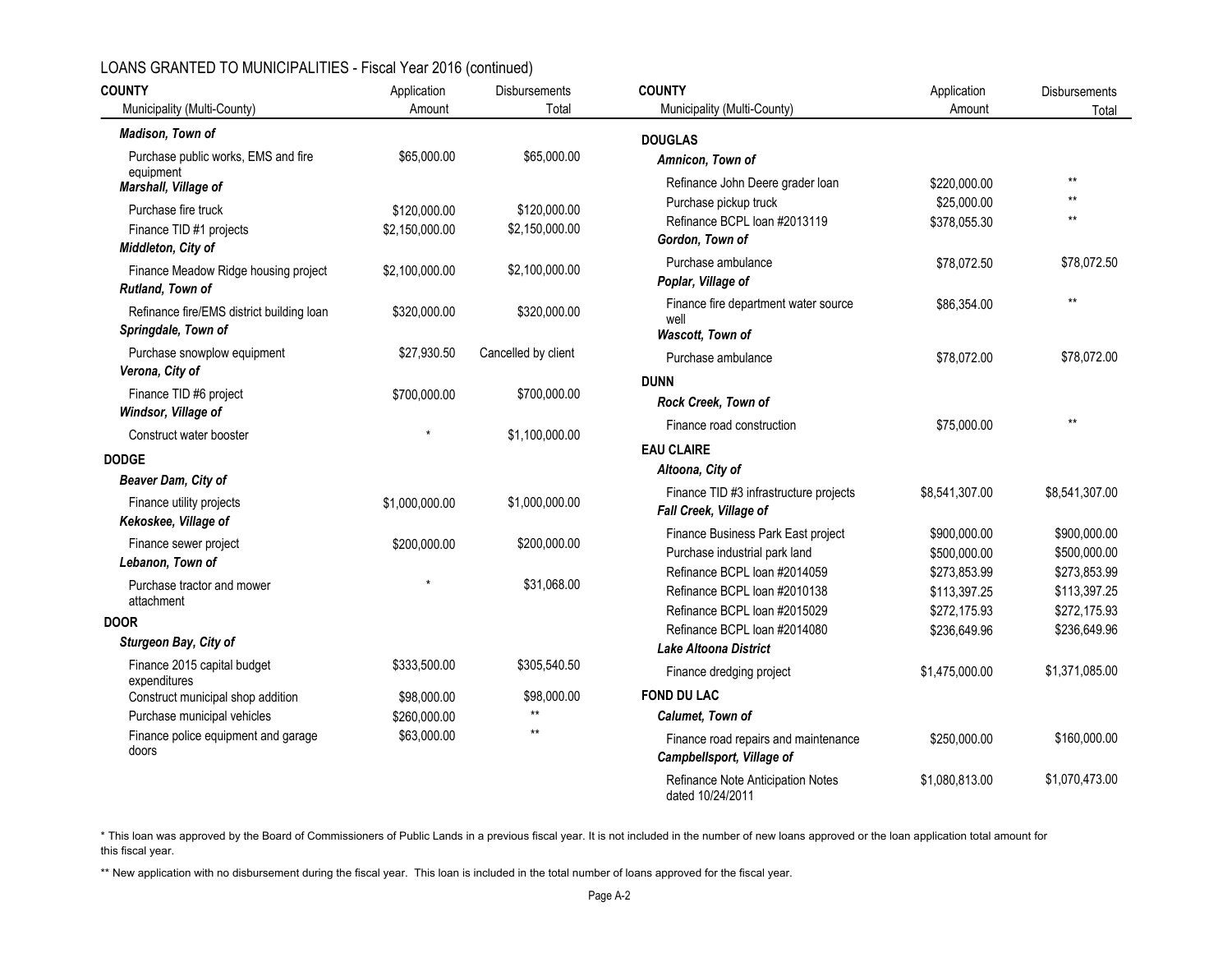| <b>COUNTY</b>                                      | Application    | Disbursements               | <b>COUNTY</b>                                    | Application    | Disbursements       |  |
|----------------------------------------------------|----------------|-----------------------------|--------------------------------------------------|----------------|---------------------|--|
| Municipality (Multi-County)                        | Amount         | Total                       | Municipality (Multi-County)                      | Amount         | Total               |  |
| Fairwater, Village of                              |                |                             | Jefferson, City of                               |                |                     |  |
| Finance fire truck                                 | \$75,000.00    | \$66,000.00                 | Purchase fire truck                              | \$165,000.00   | Cancelled by client |  |
| Lamartine, Town of                                 |                |                             | Purchase fire truck                              | \$165,000.00   | \$165,000.00        |  |
| Purchase fire truck                                | \$260,000.00   | \$260,000.00                | Jefferson, Town of                               |                |                     |  |
| Metomen, Town of                                   |                |                             | Finance road projects                            | \$100,000.00   | \$100,000.00        |  |
| Purchase fire truck                                | \$200,000.00   | \$200,000.00                | Lake Mills, Town of                              |                |                     |  |
| Springvale, Town of                                |                |                             | Finance road reconstruction                      | \$435,000.00   | \$435,000.00        |  |
| Purchase plow/truck                                | \$60,000.00    | \$60,000.00                 | Palmyra, Village of                              |                |                     |  |
| <b>GREEN</b>                                       |                |                             | Purchase fire truck and improve fire             | \$522,000.00   | \$522,000.00        |  |
| Albany, Village of                                 |                |                             | station<br>Waterloo, Town of                     |                |                     |  |
| Finance capital projects                           | \$200,000.00   | \$170,298.00                | Finance road construction and                    |                | \$50,000.00         |  |
| Finance street repairs                             | \$200,000.00   | $**$                        | maintenance                                      |                |                     |  |
| Brooklyn, Town of                                  |                |                             | <b>JUNEAU</b>                                    |                |                     |  |
| Refinance fire district building loan              | \$381,350.00   | \$381,350.00                | Hustler, Village of                              |                |                     |  |
| New Glarus, Village of                             |                |                             | Finance village hall lighting project            | \$8,870.00     | \$8,870.00          |  |
| Finance economic development project               | \$450,000.00   | \$240,000.00                | Necedah, Village of                              |                |                     |  |
| <b>GREEN LAKE</b>                                  |                |                             | Finance emergency medical/police                 |                | \$400,000.00        |  |
| Marquette, Town of                                 |                |                             | service facility<br>Refinance BCPL Ioan #2012101 |                |                     |  |
| Finance roadwork and purchase tender               | \$300,000.00   | $**$                        | <b>Trout Lake District</b>                       |                | \$590,000.00        |  |
| truck                                              |                |                             |                                                  | \$12,000.00    | \$12,000.00         |  |
| <b>IRON</b>                                        |                |                             | Finance dam engineering study                    |                |                     |  |
| Montreal, City of                                  |                |                             | <b>KEWAUNEE</b>                                  |                |                     |  |
| Refinance WRS unfunded pension                     | \$609,789.00   | \$609,789.00                | Algoma, City of                                  |                |                     |  |
| liability                                          |                |                             | Renovate long-term care facility                 | \$335,764.00   | \$335.764.00        |  |
| <b>JEFFERSON</b>                                   |                |                             | <b>LA CROSSE</b>                                 |                |                     |  |
| Concord, Town of                                   |                |                             | Campbell, Town of                                |                |                     |  |
| Purchase snow plow truck                           | \$220,000.00   | Cancelled by client<br>$**$ | Finance street and road projects                 | \$550,000.00   | \$550,000.00        |  |
| Purchase snow plow truck<br>Fort Atkinson, City of | \$220,000.00   |                             | La Crosse, City of                               |                |                     |  |
|                                                    |                | \$1,296,058.00              | Finance TID #12 property acquisition             | \$750,000.00   | \$750,000.00        |  |
| Refinance WRS prior service pension<br>liability   | \$1,300,000.00 |                             | La Crosse, County of                             |                |                     |  |
| Hebron, Town of                                    |                |                             | Refinance solid waste bonds, series              | \$5,475,000.00 | \$5,475,000.00      |  |
| Improve roads and purchase fire<br>equipment       | \$140,000.00   | \$140,000.00                | 2006A                                            |                |                     |  |

\* This loan was approved by the Board of Commissioners of Public Lands in a previous fiscal year. It is not included in the number of new loans approved or the loan application total amount for this fiscal year.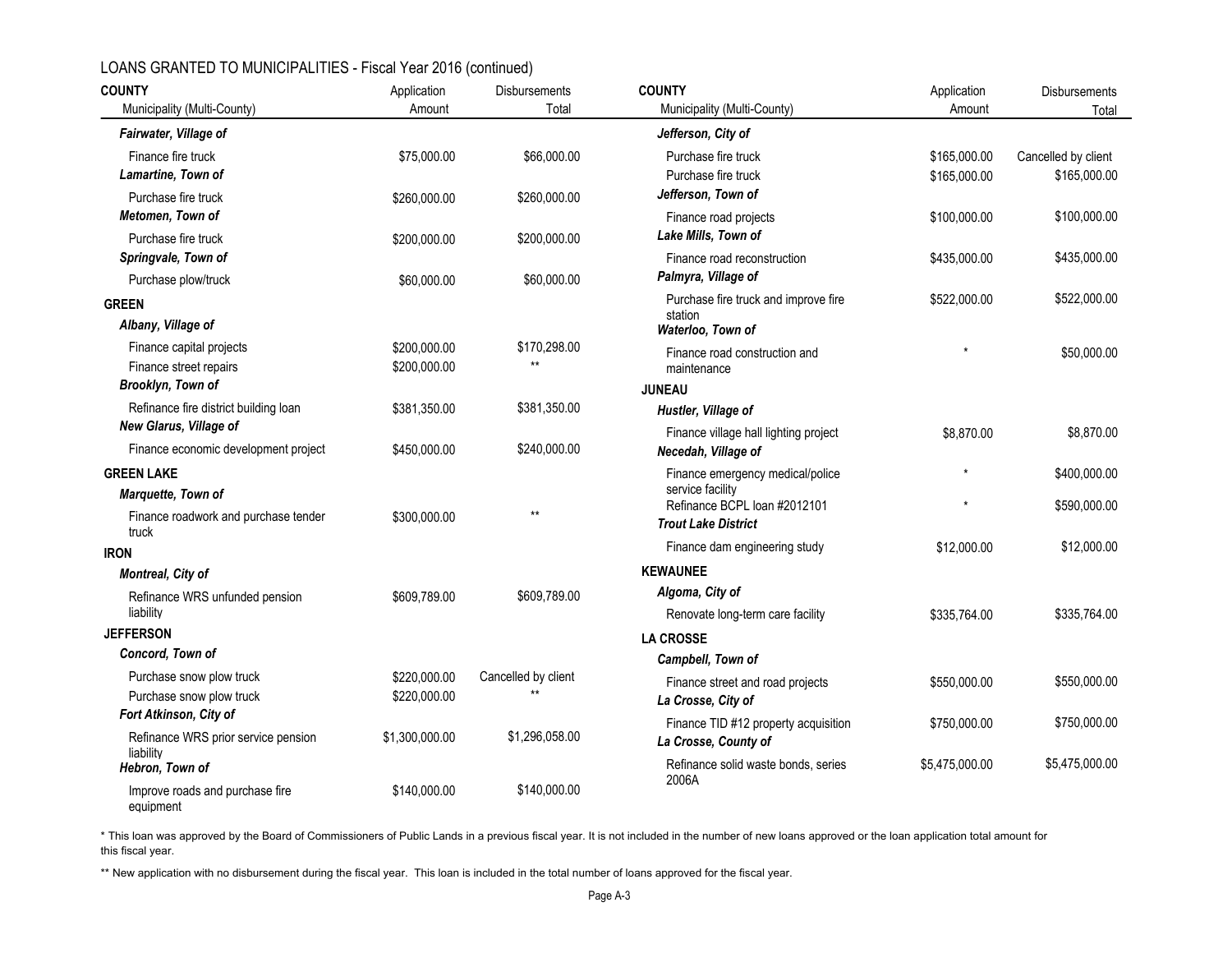| <b>COUNTY</b>                                                | Application    | <b>Disbursements</b> | <b>COUNTY</b>                                         | Application    | <b>Disbursements</b> |
|--------------------------------------------------------------|----------------|----------------------|-------------------------------------------------------|----------------|----------------------|
| Municipality (Multi-County)                                  | Amount         | Total                | Municipality (Multi-County)                           | Amount         | Total                |
| Onalaska, City of                                            |                |                      | <b>MARINETTE</b>                                      |                |                      |
| Purchase capital equipment and<br>vehicles                   |                | \$992,200.00         | <b>Goodman Sanitary District #1</b>                   |                |                      |
| Finance public works projects<br>Onalaska, Town of           | \$134,190.00   | $**$                 | Finance operations and maintenance<br>Wagner, Town of | \$50,000.00    | \$50,000.00          |
| Finance road culvert replacement                             | \$519,821.30   | \$519.821.30         | Purchase fire truck tank and<br>accessories           | \$108.022.00   | \$108,022.00         |
| Refinance utility loan                                       | \$100,000.00   | \$100,000.00         | Purchase fire truck chassis                           | \$51,978.00    | \$51,978.00          |
| <b>MANITOWOC</b>                                             |                |                      | <b>MARQUETTE</b>                                      |                |                      |
| <b>Millhome Dam Lake District</b>                            |                |                      | Moundville, Town of                                   |                |                      |
| Finance dam repair<br><b>Mishicot, Town of</b>               | \$300,000.00   | \$300,000.00         | Purchase fire truck                                   | \$285,000.00   | \$285,000.00         |
| Finance address signs for occupied<br>parcels                | \$18,201.35    | \$18,201.35          | <b>MILWAUKEE</b><br>Greenfield, City of               |                |                      |
| Two Rivers, City of                                          |                |                      | Install fiber optic network                           | \$700,000.00   | \$700,000.00         |
| Refinance WRS prior service pension                          |                | \$1,120,000.00       | River Hills, Village of                               |                |                      |
| liability                                                    |                |                      | Finance 2015 capital projects                         | \$483,000.00   | \$483,000.00         |
| Finance 2016 capital projects                                | \$1,420,000.00 | \$1,420,000.00       | Finance 2016 capital projects                         | \$519,293.00   | \$519,293.00         |
| Refinance BCPL loan #2015115<br>Refinance BCPL loan #2015116 | \$765,000.00   | \$765,000.00         | West Milwaukee, Village of                            |                |                      |
| Refinance BCPL loan #2015117                                 | \$367,000.00   | \$367,000.00         | Finance TID #2 development incentive                  | \$1,010,000.00 | Cancelled by client  |
|                                                              | \$1,941,374.00 | \$1,941,374.00       | Finance TID #2 development incentive                  | \$1,010,000.00 |                      |
| <b>MARATHON</b>                                              |                |                      | <b>MONROE</b>                                         |                |                      |
| Knowlton, Town of                                            |                |                      | Leon, Town of                                         |                |                      |
| Purchase plow truck<br><b>Marathon City, Village of</b>      | \$100,000.00   | \$100,000.00         | Construct road material storage building              | \$50,000.00    | \$50,000.00          |
| Finance TID #1 projects and                                  | \$500,000.00   | \$500,000.00         | Lincoln, Town of                                      |                |                      |
| development<br>Mosinee, City of                              |                |                      | Purchase dump truck with plow<br>Tomah, City of       | \$160,000.00   | $\star\star$         |
| Purchase public works equipment                              | \$520,000.00   | \$460,502.22         | Purchase garbage truck                                | \$247,659.00   | Cancelled by client  |
| Finance water main replacements                              | \$500,000.00   | $**$                 | Purchase garbage/recycling vehicle                    | \$247,659.00   | \$247,659.00         |
| Plover, Town of                                              |                |                      | <b>OCONTO</b>                                         |                |                      |
| Construct new town hall and garage                           |                | \$100,000.00         | Gillett, City of                                      |                |                      |
| Wausau, City of                                              |                |                      | Purchase machinery and equipment                      | \$26,000.00    | $**$                 |
| Finance utility improvements                                 | \$4,000,000.00 | \$4,000,000.00       | Pensaukee, Town of                                    |                |                      |
|                                                              |                |                      | Refinance fire engine loan                            | \$155,000.00   | $**$                 |

\* This loan was approved by the Board of Commissioners of Public Lands in a previous fiscal year. It is not included in the number of new loans approved or the loan application total amount for this fiscal year.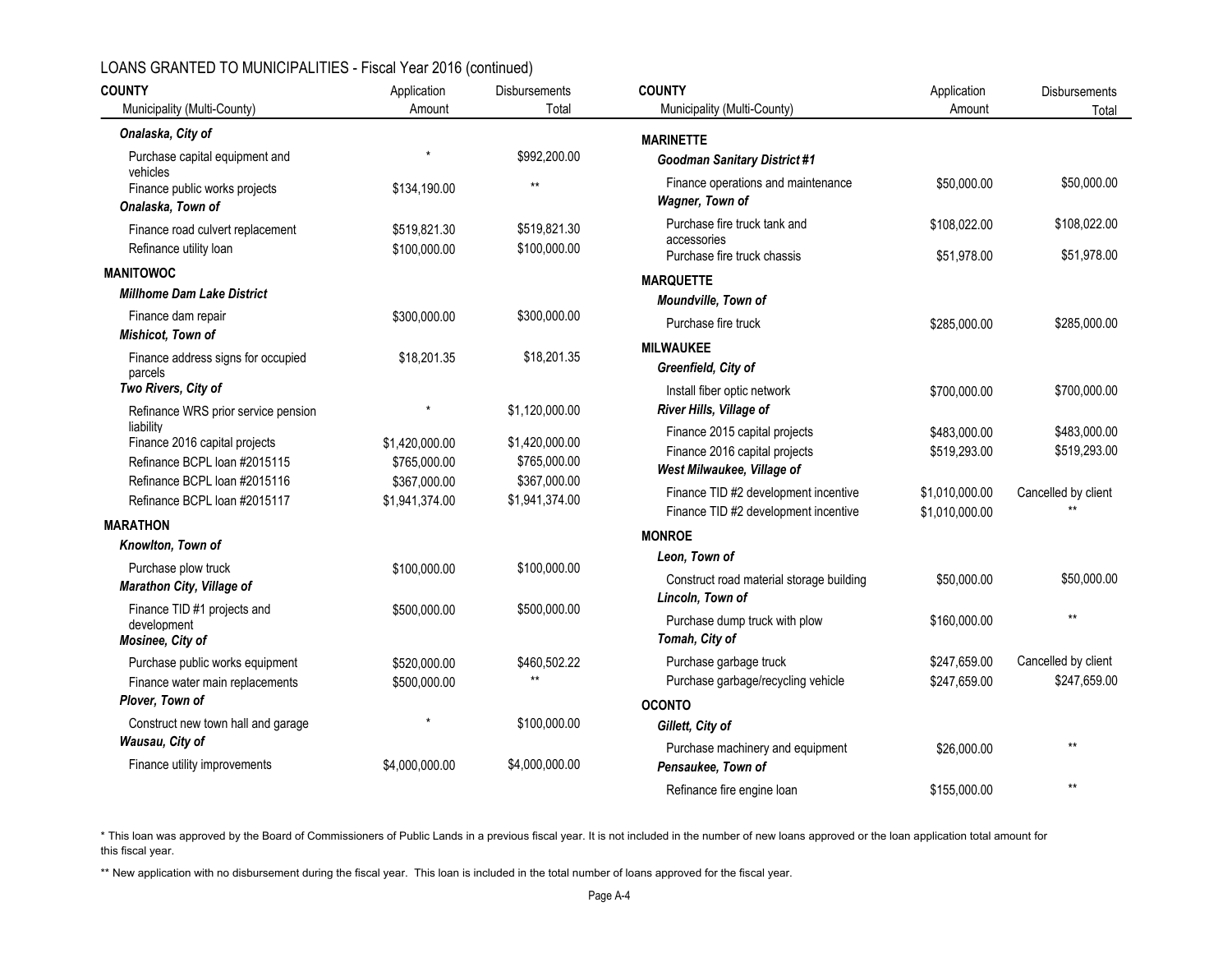| <b>COUNTY</b><br>Municipality (Multi-County)                                                      | Application<br>Amount       | <b>Disbursements</b><br>Total | <b>COUNTY</b><br>Municipality (Multi-County)                      | Application<br>Amount | Disbursements<br>Total |  |
|---------------------------------------------------------------------------------------------------|-----------------------------|-------------------------------|-------------------------------------------------------------------|-----------------------|------------------------|--|
|                                                                                                   |                             |                               |                                                                   |                       |                        |  |
| <b>ONEIDA</b>                                                                                     |                             |                               | <b>PIERCE</b>                                                     |                       |                        |  |
| Oneida, County of                                                                                 |                             |                               | Elmwood, Village of                                               |                       |                        |  |
| Refinance G.O. Bonds dated December<br>30.2002<br>Pine Lake, Town of                              | \$360,000.00                | Cancelled by client           | Finance street paving projects<br>Maiden Rock, Town of            |                       | \$190,000.00           |  |
| Purchase fire truck                                                                               | \$500,000.00                | \$500,000.00                  | Purchase grader<br>River Falls, City of (Pierce and St Croix)     | \$233,764.00          | $**$                   |  |
| <b>OUTAGAMIE</b>                                                                                  |                             |                               | Refinance BCPL loan #2015072                                      | $\star$               | \$1,600,000.00         |  |
| <b>Black Creek, Town of</b>                                                                       |                             |                               | Finance property purchase                                         | \$300,000.00          | \$269,800.00           |  |
| Purchase fire truck                                                                               | \$285,536.00                | $**$                          | <b>POLK</b>                                                       |                       |                        |  |
| Buchanan, Town of                                                                                 |                             |                               | <b>Balsam Lake Pro &amp; Rehab Dist</b>                           |                       |                        |  |
| Finance road projects<br>Center, Town of                                                          |                             | \$2,000,000.00                | Purchase aquatic plant harvester and<br>support equipment         | \$167,645.00          | \$111,780.00           |  |
| Purchase fire truck                                                                               | \$125,000.00                | \$125,000.00                  | <b>Blake Lake Polk Co Pro &amp; Rehab Dist</b>                    |                       |                        |  |
| Refinance BCPL loan #2010099                                                                      | \$133,483.31                | \$102,294.51                  | Finance dam project                                               |                       | \$150,000.00           |  |
| <b>Combined Locks, Village of</b>                                                                 |                             |                               | <b>RACINE</b>                                                     |                       |                        |  |
| Finance water main replacement                                                                    |                             | \$400,000.00                  | Yorkville, Town of                                                |                       |                        |  |
| Finance sanitary sewer project<br>Ellington, Town of                                              |                             | \$400,000.00                  | Purchase tanker truck and radio<br>equipment                      | \$216,863.70          | \$216,863.70           |  |
| Purchase garbage and recycling carts                                                              | \$100,000.00                | \$100,000.00                  | <b>ROCK</b>                                                       |                       |                        |  |
| Freedom, Town of                                                                                  |                             |                               | <b>Beloit, City of</b>                                            |                       |                        |  |
| Finance highway and drainage projects<br>Purchase squad car and equipment<br>Vandenbroek, Town of | \$240,000.00<br>\$85,000.00 | \$240,000.00<br>\$85,000.00   | Finance property acquisition and<br>demolition<br>Center, Town of | \$200,000.00          | \$200,000.00           |  |
| Purchase rescue truck                                                                             | \$55,000.00                 | \$55,000.00                   | Finance town hall renovation                                      | \$30,000.00           | \$24,915.00            |  |
| <b>OZAUKEE</b>                                                                                    |                             |                               | Clinton, Town of                                                  |                       |                        |  |
| Port Washington, City of                                                                          |                             |                               | Purchase road maintenance equipment                               |                       | \$200,000.00           |  |
| Finance property redevelopment                                                                    | \$1,500,000.00              | \$1,500,000.00                | Harmony, Town of                                                  |                       |                        |  |
| <b>PEPIN</b>                                                                                      |                             |                               | Finance road construction                                         | \$220,000.00          | \$170,000.00           |  |
| Durand, City of                                                                                   |                             |                               | Janesville, Town of                                               |                       |                        |  |
| Refinance promissory note                                                                         | \$700,000.00                | \$700,000.00                  | Finance fire protection payment                                   | \$300,000.00          | \$300,000.00<br>$**$   |  |
| Refinance BCPL loan #2015008                                                                      | \$383,500.00                | \$383,500.00                  | Finance fire protection payment<br>Orfordville, Village of        | \$300,000.00          |                        |  |
|                                                                                                   |                             |                               | Finance village hall remodeling project                           | \$850,000.00          | \$850,000.00           |  |

\* This loan was approved by the Board of Commissioners of Public Lands in a previous fiscal year. It is not included in the number of new loans approved or the loan application total amount for this fiscal year.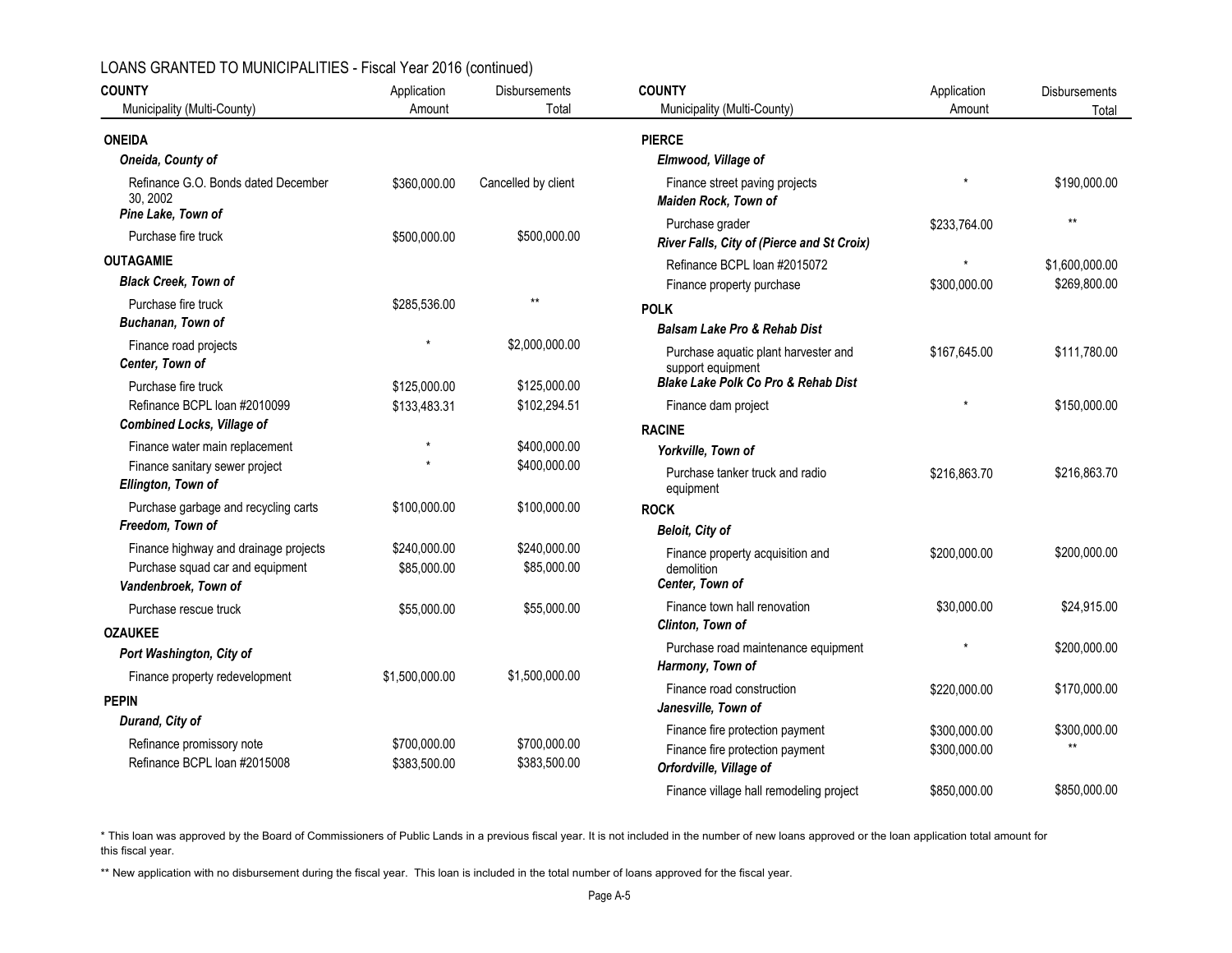| <b>COUNTY</b>                                                                   | Application    | <b>Disbursements</b> | <b>COUNTY</b>                                             | Application    | <b>Disbursements</b> |  |
|---------------------------------------------------------------------------------|----------------|----------------------|-----------------------------------------------------------|----------------|----------------------|--|
| Municipality (Multi-County)                                                     | Amount         | Total                | Municipality (Multi-County)                               | Amount         | Total                |  |
| <b>SAUK</b>                                                                     |                |                      | Finance street projects, boilers, and<br>ladder truck     | \$605,000.00   | \$605,000.00         |  |
| Baraboo, City of                                                                |                |                      | St Croix, County of                                       |                |                      |  |
| Finance residential facility repairs<br><b>Christmas Mountain Sanitary Dist</b> | \$160,000.00   | \$160,000.00         | Finance capital projects<br>Woodville, Village of         | \$5,000,000.00 | \$3,707,099.00       |  |
| Finance wastewater treatment plant<br>modification<br>Reedsburg, City of        | \$200,000.00   | \$200,000.00         | Finance street and park projects, build<br>salt shed      | \$429,677.00   | \$418,876.00         |  |
|                                                                                 |                |                      | Finance TID #3 projects                                   | \$224,239.00   | \$224,239.00         |  |
| Refinance telecom utility revenue debt                                          | \$8,000,000.00 | \$8,000,000.00       | Finance TID #4 projects                                   | \$177,500.00   | Cancelled by client  |  |
| Refinance telecom utility revenue debt                                          | \$2,700,000.00 | \$2,676,307.58       | Refinance BCPL loan #2014086.02                           | \$108,766.74   | \$104,042.18         |  |
| <b>SAWYER</b>                                                                   |                |                      | Refinance BCPL loan #2014086.01                           | \$474,252.10   | \$434,803.69         |  |
| Spider Lake, Town of                                                            |                |                      | Finance 2016 capital projects                             | \$580,000.00   | $\star\star$         |  |
| Finance road project                                                            | \$80,000.00    | \$40,000.00          | Refinance BCPL loan #2016046                              | \$224,239.00   | $**$                 |  |
| <b>SHAWANO</b>                                                                  |                |                      | <b>TAYLOR</b>                                             |                |                      |  |
| Navarino, Town of                                                               |                |                      | Molitor, Town of                                          |                |                      |  |
| Refinance BCPL loan #2009150                                                    | \$25,496.10    | \$25,496.10          | Finance road work                                         |                | \$250,000.00         |  |
| Purchase used rescue vehicle                                                    | \$6,500.00     | \$6,500.00           | <b>TREMPEALEAU</b>                                        |                |                      |  |
| <b>SHEBOYGAN</b>                                                                |                |                      | Ettrick, Town of                                          |                |                      |  |
| <b>Elkhart Lake, Village of</b>                                                 |                |                      | Purchase fire truck                                       | \$130,000.00   | \$121,280.00         |  |
| Finance TID #2 and TID #4 related                                               | \$1,420,000.00 | \$1,420,000.00       | Osseo, City of                                            |                |                      |  |
| projects<br>Kohler, Village of                                                  |                |                      | Finance TID #2 street and utility<br>projects             | \$1,100,000.00 | \$1,100,000.00       |  |
| Purchase capital equipment and                                                  | \$300,000.00   | \$300,000.00         | Preston. Town of                                          |                |                      |  |
| finance legal expenses<br>Random Lake, Village of                               |                |                      | Purchase fire truck<br>Whitehall, City of                 | \$182,500.00   | \$182,500.00         |  |
| Finance TID #3 improvements                                                     |                | \$75,000.00          | Finance city center project                               | \$275,000.00   | \$256,914.60         |  |
| Finance street and recreational facilities                                      | \$565,000.00   | \$565,000.00         | Interim financing for projects                            | \$1,200,000.00 | \$1,167,570.99       |  |
| projects                                                                        |                |                      | <b>VERNON</b>                                             |                |                      |  |
| <b>ST CROIX</b>                                                                 |                |                      | Ontario, Village of                                       |                |                      |  |
| <b>Baldwin, Village of</b>                                                      |                |                      |                                                           |                | \$32,296.00          |  |
| Refinance GO refunding bonds                                                    | \$440,000.00   | \$435,698.96         | Purchase pickup truck<br>Stoddard, Village of             |                |                      |  |
| Finance TID #7 projects                                                         | \$414,000.00   | $**$                 |                                                           |                | $\star\star$         |  |
| <b>New Richmond, City of</b>                                                    |                |                      | Finance Stoddard Park restroom<br>addition and renovation | \$128,500.00   |                      |  |
| Finance TID #10 development                                                     | \$450,000.00   | \$450,000.00         |                                                           |                |                      |  |

\* This loan was approved by the Board of Commissioners of Public Lands in a previous fiscal year. It is not included in the number of new loans approved or the loan application total amount for this fiscal year.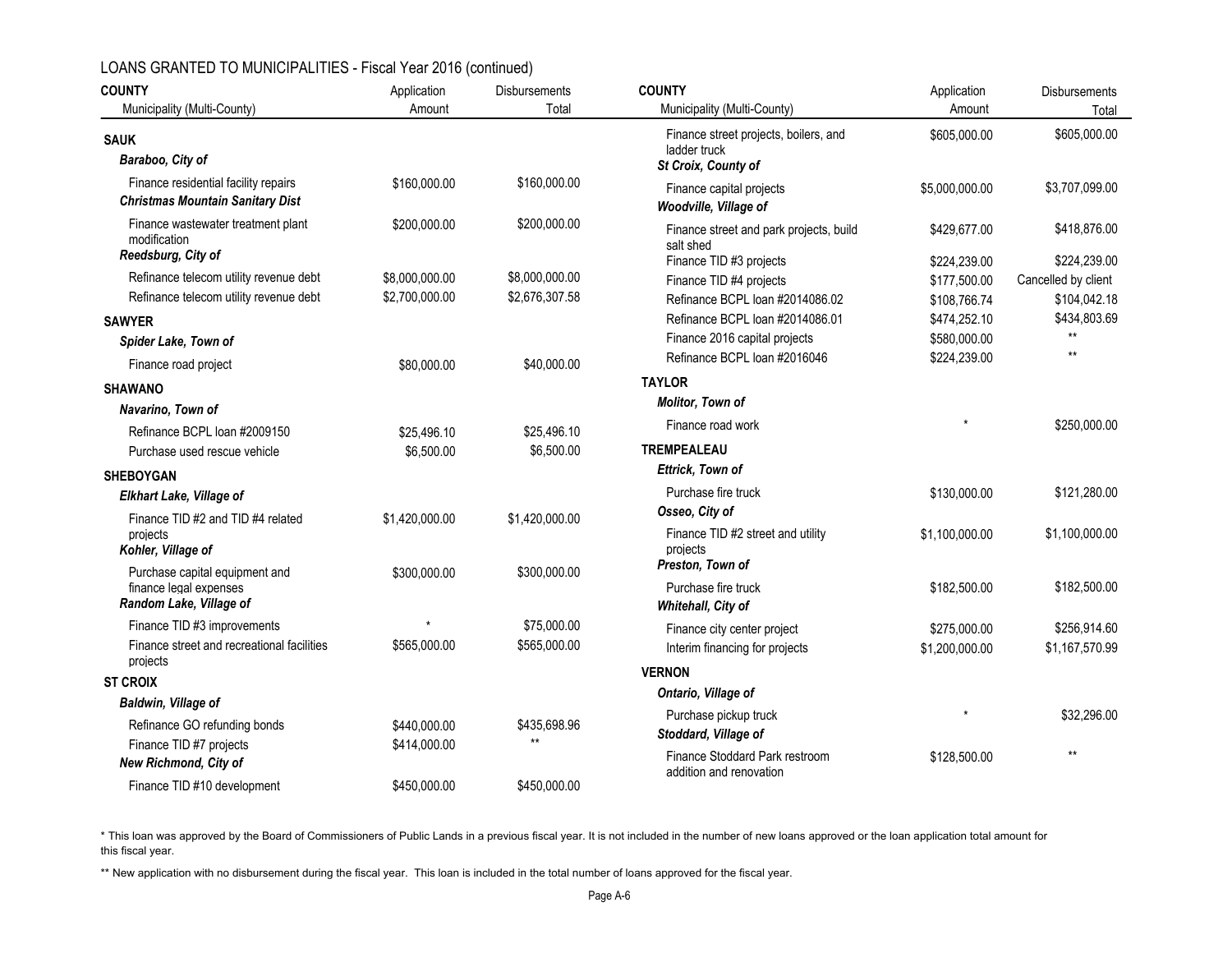| <b>COUNTY</b>                                                | Application    | Disbursements       | <b>COUNTY</b>                                       | Application     | Disbursements   |
|--------------------------------------------------------------|----------------|---------------------|-----------------------------------------------------|-----------------|-----------------|
| Municipality (Multi-County)                                  | Amount         | Total               | Municipality (Multi-County)                         | Amount          | Total           |
| <b>VILAS</b>                                                 |                |                     | Pewaukee, Village of                                |                 |                 |
| Conover, Town of                                             |                |                     | Finance property acquisition                        | \$528,800.00    | \$528,800.00    |
| Finance highway construction                                 | \$125,000.00   | \$125,000.00        | Finance blighted property remediation               | \$200,000.00    | \$200,000.00    |
| Refinance BCPL loan #2007103                                 | \$143,127.79   | \$143,127.79        | Summit, Village of                                  |                 |                 |
| Finance bicycle trail project                                | \$800,000.00   | \$800,000.00        | Finance 2015 capital improvement                    | \$452,000.00    | \$452,000.00    |
| Little Tamarack Flowage Baker Spring Lake Protection & Rehab |                |                     | program                                             |                 |                 |
| Finance dam reconstruction                                   | \$150,000.00   | \$150,000.00        | <b>WAUPACA</b><br>Clintonville, City of             |                 |                 |
| <b>WALWORTH</b>                                              |                |                     |                                                     |                 |                 |
| Bloomfield, Village of                                       |                |                     | Refinance WRS pension liability<br>Waupaca, City of | \$856,239.00    | \$796,894.50    |
| Purchase highway truck                                       |                | \$145,675.00        | Purchase police vehicle and equipment               | \$35,000.00     | \$35,000.00     |
| Purchase police vehicles                                     | \$86,000.00    | \$76,196.53         |                                                     |                 |                 |
| Finance operations                                           | \$40,000.00    | \$40,000.00         | <b>WAUSHARA</b>                                     |                 |                 |
| Lafayette, Town of                                           |                |                     | <b>Bloomfield, Town of</b>                          |                 |                 |
| Construct town garage and salt shed                          | \$600,000.00   | Cancelled by client | Finance road projects                               | \$680,000.00    | $**$            |
| Construct town garage and salt shed                          | \$600,000.00   | $\star\star$        | <b>Mount Morris, Town of</b>                        |                 |                 |
| <b>WASHBURN</b>                                              |                |                     | Construct park pavilion                             |                 | \$20,000.00     |
| Washburn, County of                                          |                |                     | <b>WINNEBAGO</b>                                    |                 |                 |
| Finance road construction and                                | \$755,000.00   | \$755,000.00        | Clayton, Town of                                    |                 |                 |
| maintenance                                                  |                |                     | Purchase land and building                          | \$170,000.00    | \$170,000.00    |
| Finance road construction and<br>maintenance                 | \$742,842.00   | $***$               | Menasha, City of (Calumet and Winnebago)            |                 |                 |
| <b>WASHINGTON</b>                                            |                |                     | Refinance G.O. promissory notes dated               | \$745,000.00    | \$745,000.00    |
| Little Cedar Lake Pro & Rehab Dist                           |                |                     | 8/1/2008                                            |                 | \$2,045,000.00  |
|                                                              |                |                     | Refinance G.O. promissory notes dated<br>8/1/2008   | \$2,045,000.00  |                 |
| Purchase weed harvester                                      | \$90,000.00    | \$90,000.00         | Finance 2015 capital projects                       | \$875,000.00    | \$875,000.00    |
| <b>WAUKESHA</b>                                              |                |                     | Refinance BCPL loan #2013010                        | \$11,180,853.03 | \$11,180,853.03 |
| <b>Blackhawk Area Sanitary Dist</b>                          |                |                     | Refinance BCPL loan #2014032                        | \$768,633.79    | \$768,633.79    |
| Finance sanitary system improvements                         | \$300,000.00   | Cancelled by client | <b>Neenah Sanitary District #2</b>                  |                 |                 |
| Eagle, Town of                                               |                |                     | Finance sanitary sewer installation                 | \$1,100,000.00  | \$1,100,000.00  |
| Finance road reconstruction                                  | \$200,000.00   | \$200,000.00        | Oshkosh, City of                                    |                 |                 |
| Lisbon, Town of                                              |                |                     | Finance railroad spur, blight removal,              | \$711,300.00    | $**$            |
| Finance property acquisition                                 | \$1,700,000.00 | $**$                | and utility infrastructure                          |                 |                 |
| Merton, Town of                                              |                |                     |                                                     |                 |                 |
| Purchase plow truck                                          | \$110,000.00   | \$110,000.00        |                                                     |                 |                 |

\* This loan was approved by the Board of Commissioners of Public Lands in a previous fiscal year. It is not included in the number of new loans approved or the loan application total amount for this fiscal year.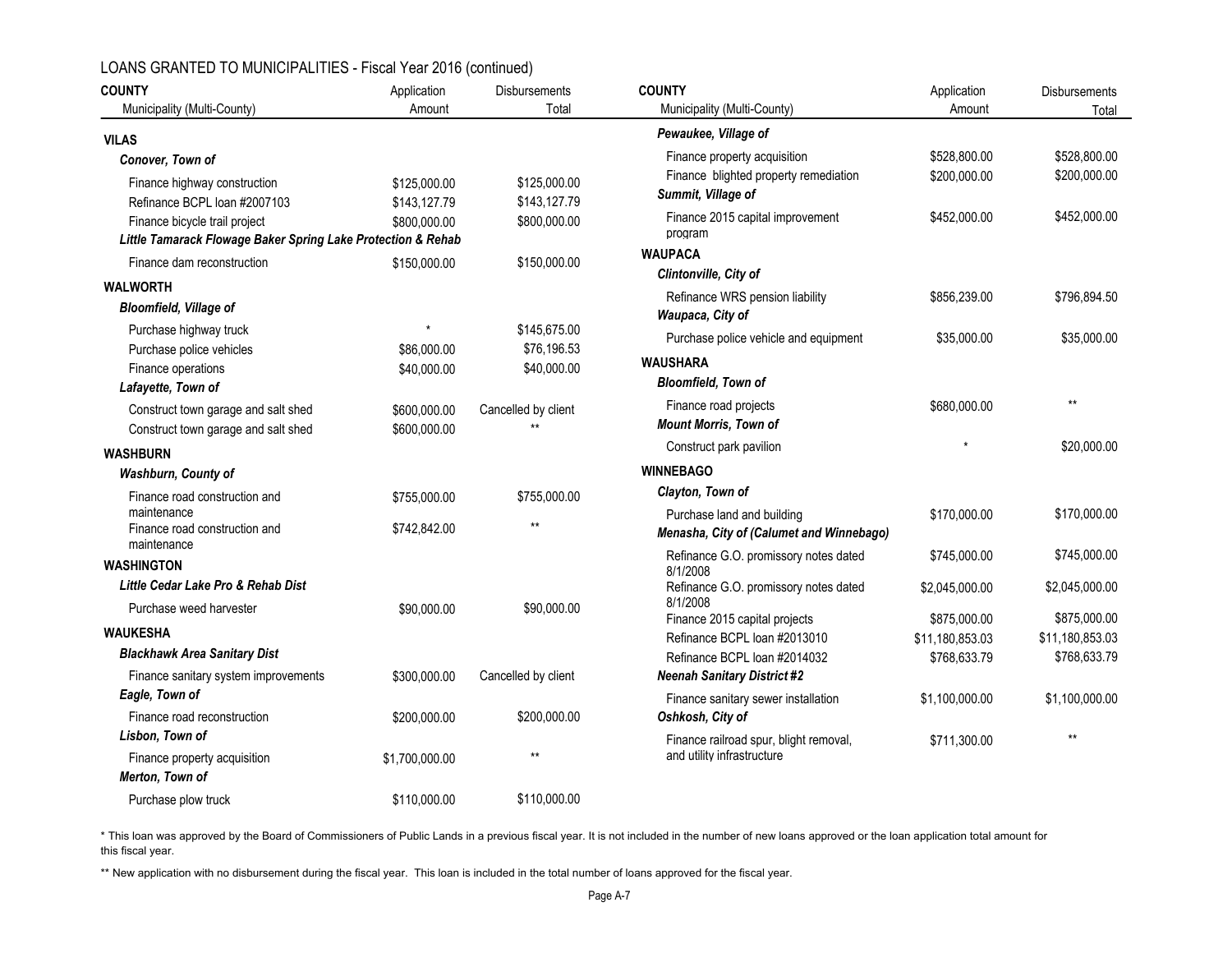| <b>COUNTY</b><br>Municipality (Multi-County)                                                             | Application<br>Amount        | <b>Disbursements</b><br>Total | <b>COUNTY</b><br>Municipality (Multi-County) | Application<br>Amount | <b>Disbursements</b><br>Total |
|----------------------------------------------------------------------------------------------------------|------------------------------|-------------------------------|----------------------------------------------|-----------------------|-------------------------------|
| <b>WOOD</b><br>Marshfield, City of (Marathon and Wood)                                                   |                              |                               |                                              |                       |                               |
| Finance fairground land purchase<br>Finance TID #5 economic development<br>program<br>Remington, Town of | \$173,500.00<br>\$405,000.00 | \$173,500.00<br>\$405,000.00  |                                              |                       |                               |
| Purchase tractor and mower                                                                               | \$90,000.00                  | \$90,000.00                   |                                              |                       |                               |

\* This loan was approved by the Board of Commissioners of Public Lands in a previous fiscal year. It is not included in the number of new loans approved or the loan application total amount for this fiscal year.

<sup>\*\*</sup> New application with no disbursement during the fiscal year. This loan is included in the total number of loans approved for the fiscal year.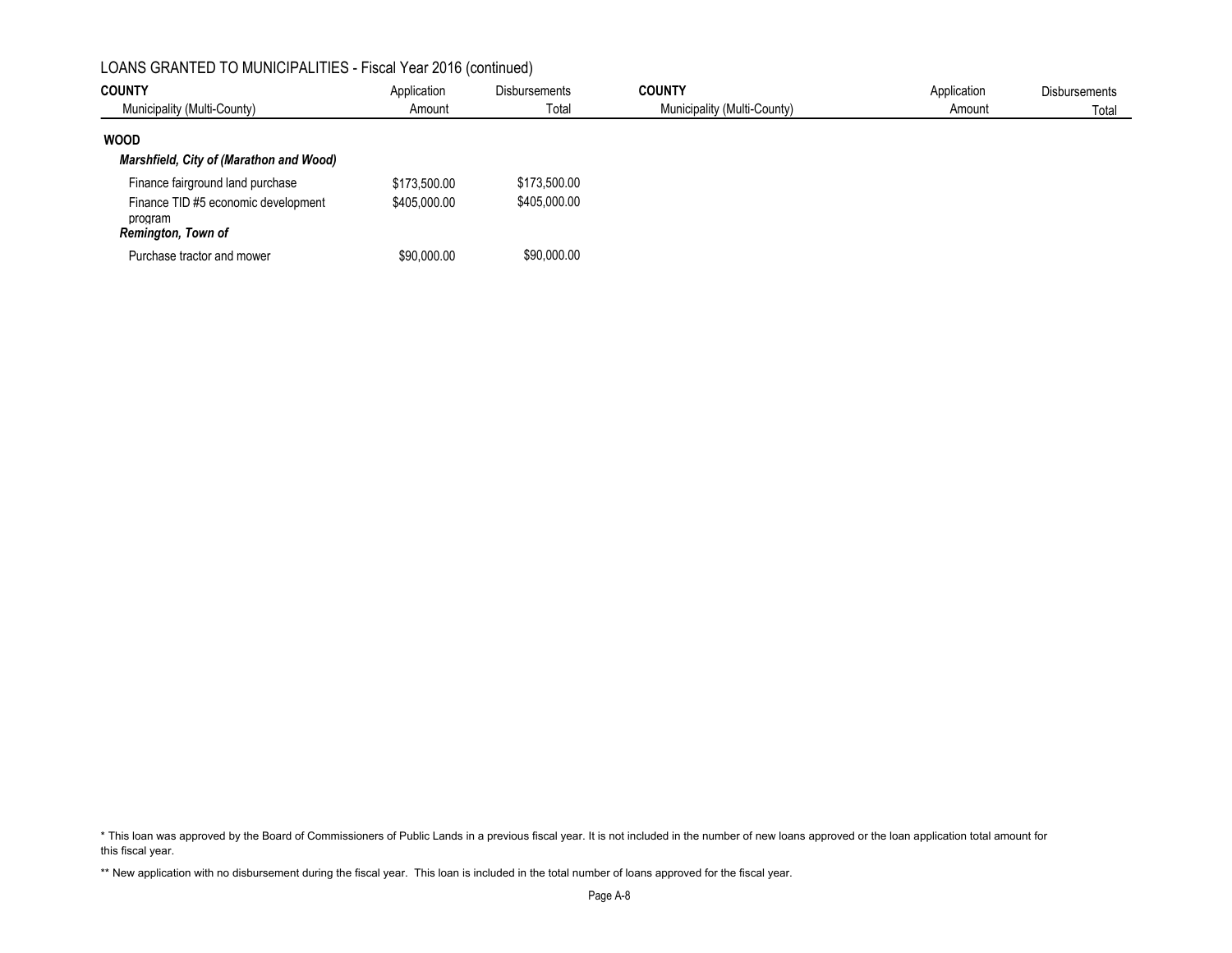# **LOANS GRANTED TO SCHOOL DISTRICTS - Fiscal Year 2016**

During fiscal year 2016, the Board of Commissioners of Public Lands approved **30** school loan applications totaling **\$26,868,095.49** and **30** loan disbursements totaling **\$25,097,073.09** were made.

| <b>COUNTY</b>                                                     | Application    | <b>Disbursements</b> | <b>COUNTY</b>                                                      | Application    | <b>Disbursements</b>         |  |
|-------------------------------------------------------------------|----------------|----------------------|--------------------------------------------------------------------|----------------|------------------------------|--|
| School District (Multi-County)                                    | Amount         | Total                | School District (Multi-County)                                     | Amount         | Total                        |  |
| <b>ASHLAND</b>                                                    |                |                      | Riverdale, School District of (Crawford, Grant, Iowa and Richland) |                |                              |  |
| <b>Mellen, School District of</b>                                 |                |                      | Finance building construction                                      | \$280,000.00   | \$280,000.00                 |  |
| Finance energy efficiency projects                                | \$700,000.00   | \$700,000.00         | <b>GREEN</b>                                                       |                |                              |  |
| <b>BROWN</b>                                                      |                |                      | Juda, School District of                                           |                |                              |  |
| Ashwaubenon, School District of                                   |                |                      | Purchase capital equipment                                         |                | \$200,000.00                 |  |
| Finance soil contamination remediation                            | \$1,000,000.00 | \$1,000,000.00       | <b>IRON</b>                                                        |                |                              |  |
| <b>CALUMET</b>                                                    |                |                      | <b>Mercer, School District of</b>                                  |                |                              |  |
| Stockbridge, School District of                                   |                |                      | Finance new roof                                                   |                | \$300,000.00                 |  |
| Finance energy efficiency projects                                |                | \$350,000.00         | <b>MILWAUKEE</b>                                                   |                |                              |  |
| <b>CLARK</b>                                                      |                |                      | <b>Brown Deer, School District of</b>                              |                |                              |  |
| Owen - Withee, School District of (Clark and Taylor)              |                |                      | Refinance 2006 unfunded pension                                    | \$2,335,000.00 | \$2,205,000.00               |  |
| Refinance WRS liability and finance<br>building projects          | \$900,000.00   | \$900,000.00         | liability loan<br>Renovate elementary school                       | \$300,000.00   | \$300,000.00                 |  |
| <b>DANE</b>                                                       |                |                      | Refinance BCPL loan #2010200<br>Refinance BCPL loan #2014100       | \$333.363.00   | \$333,363.00<br>\$607,631.34 |  |
| <b>Madison Metropolitan, School District of</b>                   |                |                      | Maple Dale - Indian Hill, School District of                       | \$607,631.34   |                              |  |
| Finance tennis court renovation                                   | \$425,000.00   | \$425,000.00         | Refinance BCPL Ioan #2015112                                       | \$1,240,000.00 | \$1,240,000.00               |  |
| <b>DOUGLAS</b>                                                    |                |                      | Nicolet UHS, School District of (Milwaukee and Ozaukee)            |                |                              |  |
| Maple, School District of (Bayfield and Douglas)                  |                |                      | Replace pool dehumidification unit                                 | \$1,000,000.00 | $**$                         |  |
| Purchase math and language arts                                   | \$288,100.00   | $**$                 | <b>Whitnall, School District of</b>                                |                |                              |  |
| curriculum                                                        |                |                      | Install fiber optic network                                        | \$440,000.00   | $**$                         |  |
| <b>FOND DU LAC</b>                                                |                |                      | <b>OZAUKEE</b>                                                     |                |                              |  |
| Ripon, School District of (Fond Du Lac, Green Lake and Winnebago) |                |                      | Eastern Shores Library System (Ozaukee and Sheboygan)              |                |                              |  |
| Finance school building<br>remodeling/addition                    | \$900,000.00   | \$900,000.00         | Purchase delivery truck<br>Northern Ozaukee, School District of    | \$55,000.00    | \$51,000.00                  |  |
| <b>GRANT</b>                                                      |                |                      |                                                                    |                |                              |  |
| <b>River Ridge, School District of</b>                            |                |                      | Finance boiler installation                                        | \$571,000.00   | \$571,000.00                 |  |
| Finance energy efficiency projects                                | \$1.000.000.00 | \$1.000.000.00       |                                                                    |                |                              |  |

\* This loan was approved by the Board of Commissioners of Public Lands in a previous fiscal year. It is not included in the number of new loans approved or the loan application total amount for this fiscal year.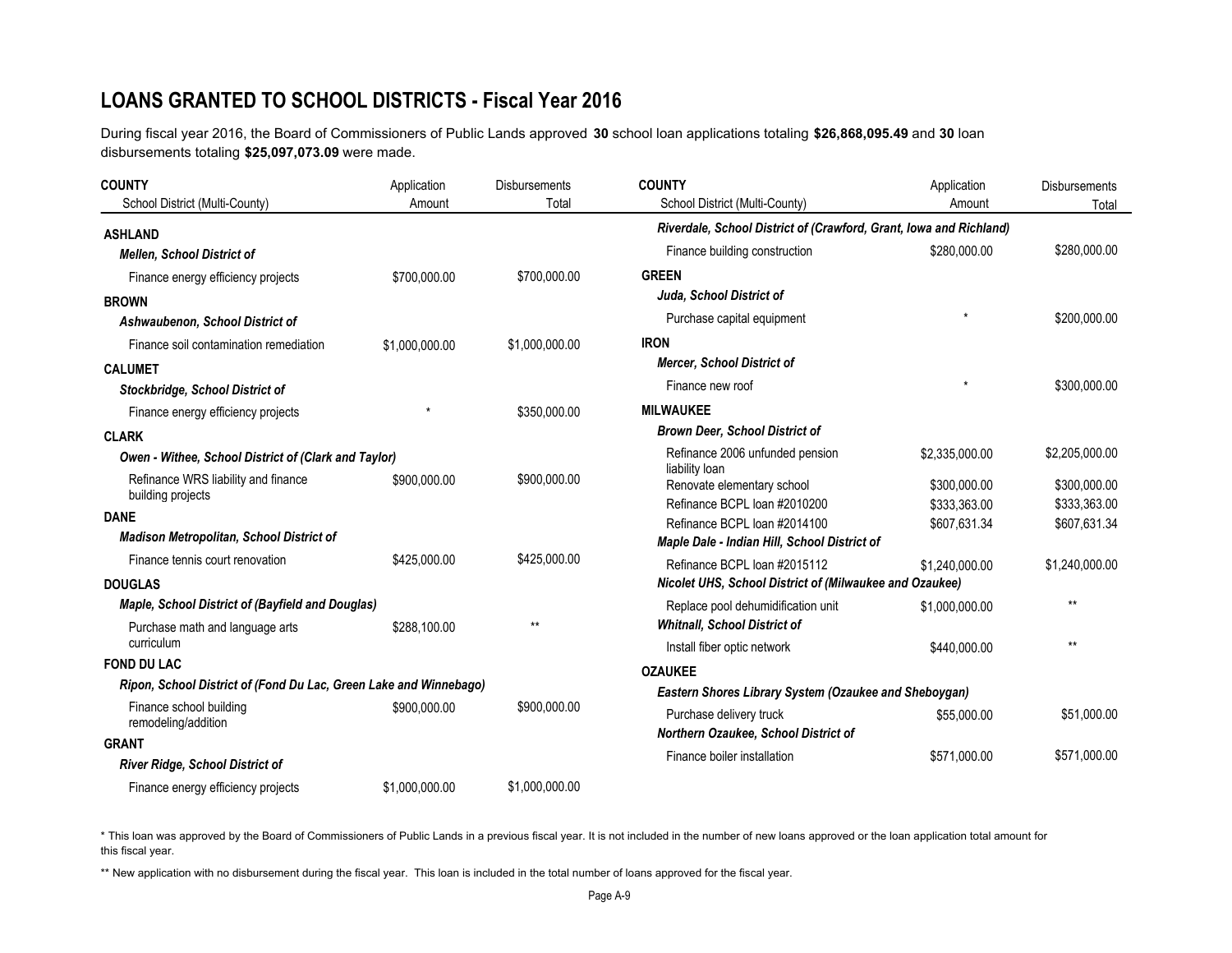| <b>COUNTY</b>                                                    | Application    | Disbursements   | <b>COUNTY</b>                                    | Application    | Disbursements  |
|------------------------------------------------------------------|----------------|-----------------|--------------------------------------------------|----------------|----------------|
| School District (Multi-County)                                   | Amount         | Total           | School District (Multi-County)                   | Amount         | Total          |
| <b>PORTAGE</b>                                                   |                |                 | Refinance WRS prior service pension<br>liability | \$410,000.00   | $**$           |
| Almond - Bancroft, School District of (Portage and Waushara)     |                |                 | <b>WAUKESHA</b>                                  |                |                |
| Finance energy savings project                                   | \$500,000.00   | \$500,000.00    | Arrowhead UHS, School District of                |                |                |
| <b>RACINE</b>                                                    |                |                 | Finance classroom remodeling                     |                | \$1,000,000.00 |
| Racine Unified, School District of                               |                |                 | Hartland - Lakeside J3, School District of       |                |                |
| Purchase Sturtevant SportsPlex                                   | \$5,225,000.00 | \$5,225,000.00  | Refinance 2005 refunding bonds                   | \$1,205,000.00 | \$1,205,000.00 |
| <b>RUSK</b>                                                      |                |                 |                                                  |                |                |
| <b>Ladysmith, School District of</b>                             |                |                 |                                                  |                |                |
| Refinance general obligation bonds                               | \$940,000.00   | \$940,000.00    |                                                  |                |                |
| <b>SAUK</b>                                                      |                |                 |                                                  |                |                |
| River Valley, School District of (Dane, Iowa, Richland and Sauk) |                |                 |                                                  |                |                |
| Refinance 2005 G.O. refunding bonds                              | \$665,000.00   | \$665,000.00    |                                                  |                |                |
| Purchase technology devices                                      | \$377,000.00   | \$377,000.00    |                                                  |                |                |
| Refinance BCPL loan #2014095                                     | \$1,507,078.75 | \$1,507,078.75  |                                                  |                |                |
| <b>SHEBOYGAN</b>                                                 |                |                 |                                                  |                |                |
| Elkhart Lake - Glenbeulah, School District of                    |                |                 |                                                  |                |                |
| Finance district-wide HVAC project                               | \$900,000.00   | \$900,000.00    |                                                  |                |                |
| <b>TREMPEALEAU</b>                                               |                |                 |                                                  |                |                |
| Independence, School District of (Buffalo and Trempealeau)       |                |                 |                                                  |                |                |
| Finance energy efficiency building<br>upgrades                   | \$870,000.00   | $^{\star\star}$ |                                                  |                |                |
| <b>WALWORTH</b>                                                  |                |                 |                                                  |                |                |
| Delavan - Darien, School District of (Rock and Walworth)         |                |                 |                                                  |                |                |
| Finance operations<br>Elkhorn Area, School District of           | \$995,000.00   | \$995,000.00    |                                                  |                |                |
| Finance school building improvements                             |                | \$420,000.00    |                                                  |                |                |
| Linn J6, School District of                                      |                |                 |                                                  |                |                |
| Upgrade HVAC system and lighting                                 | \$801,000.00   | $\star\star$    |                                                  |                |                |
| <b>WASHINGTON</b>                                                |                |                 |                                                  |                |                |
| Herman Neosho Rubicon, School District of (Dodge and Washington) |                |                 |                                                  |                |                |
| Refinance Rubicon BCPL loan<br>#2005175                          | \$97,922.40    | $\star\star$    |                                                  |                |                |

#### LOANS GRANTED TO SCHOOL DISTRICTS - Fiscal Year 2016 (continued)

\* This loan was approved by the Board of Commissioners of Public Lands in a previous fiscal year. It is not included in the number of new loans approved or the loan application total amount for this fiscal year.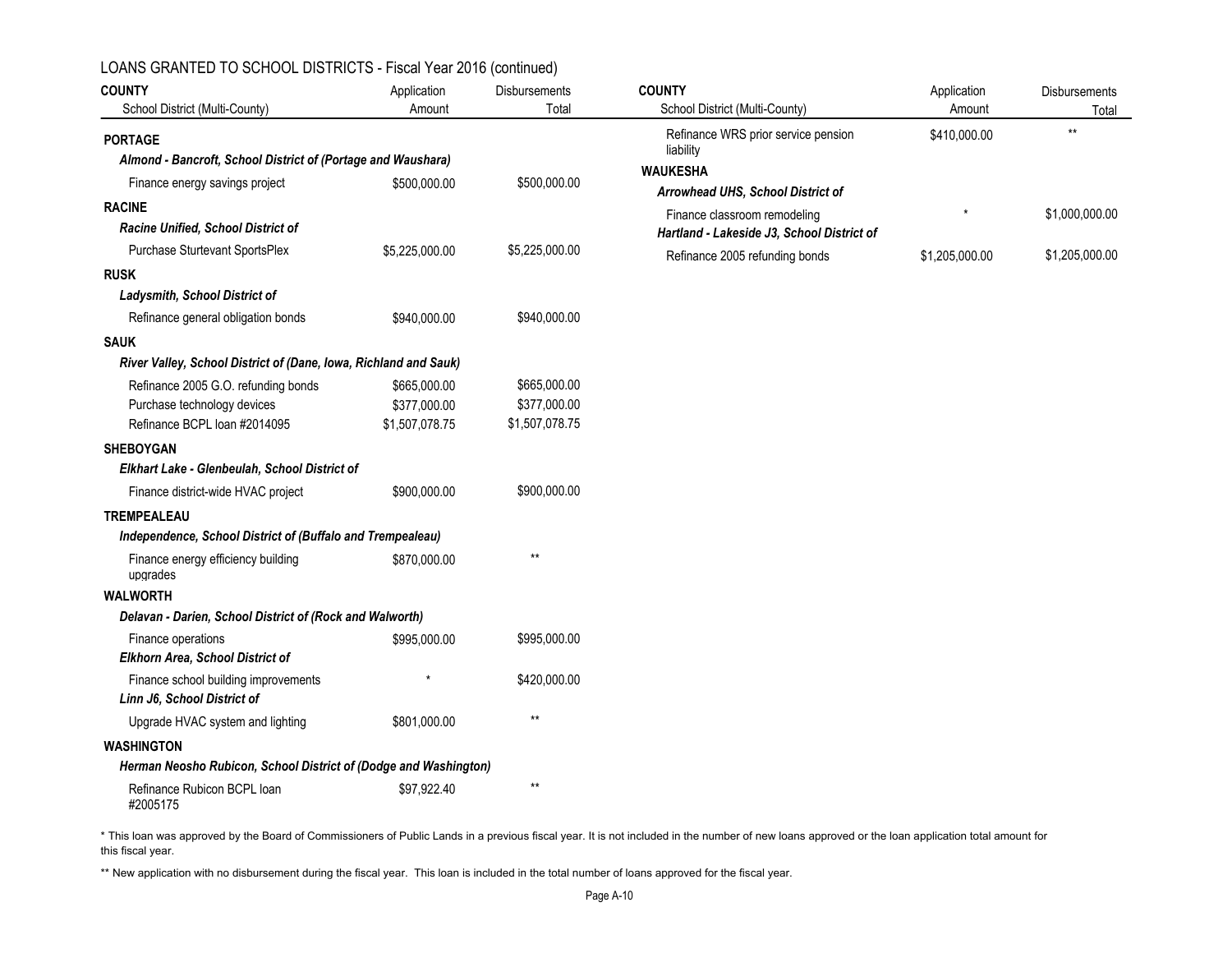# **LOANS GRANTED TO MUNICIPALITIES - Fiscal Year 2017**

During fiscal year 2017, the Board of Commissioners of Public Lands approved **195** municipal loan applications totaling **\$145,925,535.41** and **226** loan disbursements totaling **\$148,226,829.68** were made.

| <b>COUNTY</b>                                 | Application    | <b>Disbursements</b> | <b>COUNTY</b>                                    | Application    | Disbursements  |
|-----------------------------------------------|----------------|----------------------|--------------------------------------------------|----------------|----------------|
| Municipality (Multi-County)                   | Amount         | Total                | Municipality (Multi-County)                      | Amount         | Total          |
| <b>ADAMS</b>                                  |                |                      | <b>BUFFALO</b>                                   |                |                |
| Rome, Town of                                 |                |                      | Gilmanton, Town of                               |                |                |
| Finance TID #1 economic development           |                | \$12,022,000.00      | Finance road projects                            | \$125,000.00   | \$125,000.00   |
| incentives                                    |                |                      | <b>BURNETT</b>                                   |                |                |
| <b>BARRON</b>                                 |                |                      | Grantsburg, Town of                              |                |                |
| Cumberland, City of                           |                |                      | Finance road construction                        | \$100,000.00   | $**$           |
| Purchase squad car and equipment              | \$40,000.00    | \$40,000.00          | <b>CHIPPEWA</b>                                  |                |                |
| <b>BAYFIELD</b>                               |                |                      |                                                  |                |                |
| <b>Bayfield, City of</b>                      |                |                      | Chippewa Falls, City of                          |                |                |
| Finance water main and street projects        | \$101,706.79   | \$101,706.79         | Finance TID #12 Riverside Park<br>improvements   | \$3,400,000.00 | \$3,400,000.00 |
| Finance water main project                    | \$140,000.00   | \$140,000.00         | Ruby, Town of                                    |                |                |
| Refinance BCPL loan #2016020                  | \$90,138.36    | \$90,138.36          | Finance road construction                        | \$100,000.00   | \$100,000.00   |
| Refinance BCPL loan #2016023                  | \$94,693.72    | \$94,693.72          | <b>CLARK</b>                                     |                |                |
| Refinance BCPL loan #2016017                  | \$712,599.10   | \$712,599.10         | Clark, County of                                 |                |                |
| <b>Clover Sanitary District #1</b>            |                |                      |                                                  |                |                |
| Finance sanitary system maintenance           | \$125,000.00   | \$125,000.00         | Finance 2017 road construction<br>Grant, Town of | \$1,550,000.00 | \$1,550,000.00 |
| Namakagon, Town of                            |                |                      |                                                  |                |                |
| Finance road construction and                 | \$350,000.00   | \$350,000.00         | Purchase road grader                             | \$218,200.00   | \$218,200.00   |
| equipment                                     |                |                      | Longwood, Town of                                |                |                |
| <b>BROWN</b>                                  |                |                      | Purchase road grader                             | \$152,000.00   | \$150,630.00   |
| Hobart, Village of                            |                |                      | Owen, City of                                    |                |                |
| Finance TID #1 development incentives         | \$1,500,000.00 | \$1,500,000.00       | Finance TID #4 projects                          | \$680,000.00   | \$680,000.00   |
| Ledgeview, Town of                            |                |                      | Sherwood, Town of                                |                |                |
| Finance road projects                         | \$500,000.00   | \$500,000.00         | Finance road maintenance                         | \$165,000.00   | \$165,000.00   |
| Wrightstown, Village of (Brown and Outagamie) |                |                      | <b>COLUMBIA</b>                                  |                |                |
| Purchase land for industrial                  | $\star$        | \$565,000.00         | <b>Columbus, City of (Columbia and Dodge)</b>    |                |                |
| development                                   |                |                      | Purchase land for fire station and library       | \$800,000.00   | \$800,000.00   |
|                                               |                |                      | Wyocena, Village of                              |                |                |
|                                               |                |                      | Finance road reconstruction                      | \$30,000.00    | \$30,000.00    |

\* This loan was approved by the Board of Commissioners of Public Lands in a previous fiscal year. It is not included in the number of new loans approved or the loan application total amount for this fiscal year.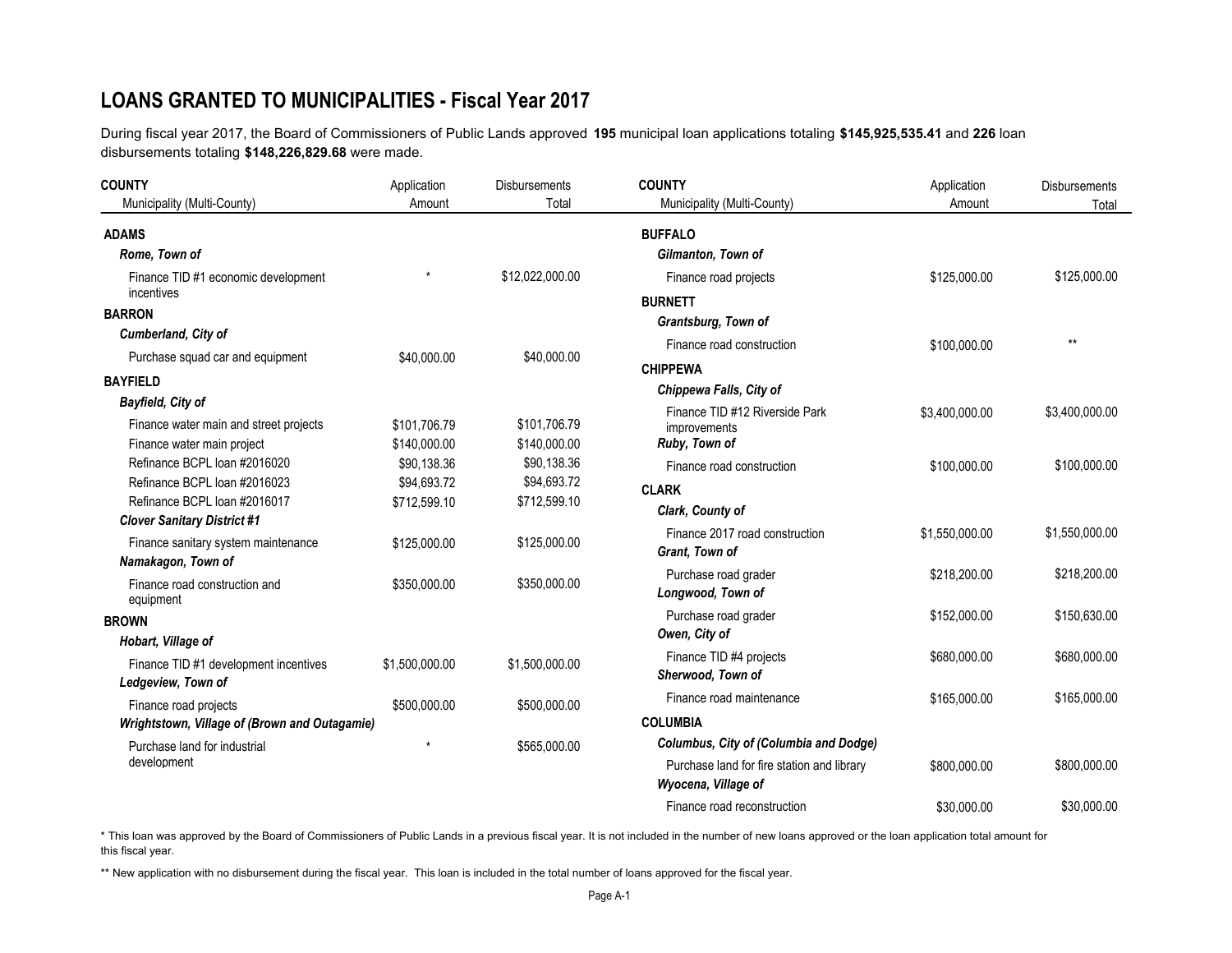| <b>COUNTY</b>                                                            | Application    | <b>Disbursements</b> | <b>COUNTY</b>                                              | Application    | <b>Disbursements</b> |  |
|--------------------------------------------------------------------------|----------------|----------------------|------------------------------------------------------------|----------------|----------------------|--|
| Municipality (Multi-County)                                              | Amount         | Total                | Municipality (Multi-County)                                | Amount         | Total                |  |
| <b>CRAWFORD</b>                                                          |                |                      | <b>DOOR</b>                                                |                |                      |  |
| Prairie Du Chien, City of                                                |                |                      | <b>Baileys Harbor, Town of</b>                             |                |                      |  |
| Finance TID #5 developer incentive<br>payment                            | \$350,000.00   | Cancelled by client  | Finance sewer extension<br><b>Brussels, Town of</b>        | \$160,000.00   | \$160,000.00         |  |
| <b>DANE</b>                                                              |                |                      | Construct fire station/EMS building                        | \$514,206.00   | \$514,206.00         |  |
| Brooklyn, Village of (Dane and Green)                                    |                |                      | Egg Harbor, Village of                                     |                |                      |  |
| Purchase fire tender truck<br>Cambridge, Village of (Dane and Jefferson) | \$40,000.00    | \$34,000.00          | Construct new library/community center<br>Gardner, Town of | \$1,507,500.00 | Cancelled by client  |  |
| Finance municipal building                                               | \$200,000.00   | \$200,000.00         | Construct fire station                                     | \$1,359,781.00 | \$1,359,781.00       |  |
| <i>improvements</i><br>Refinance BCPL loan #2015073                      | \$460,000.00   | \$460,000.00         | Sturgeon Bay, City of                                      |                |                      |  |
| Cross Plains, Town of                                                    |                |                      | Purchase municipal vehicles                                | $\star$        | \$258,499.00         |  |
| Finance road construction                                                | \$2,300,000.00 | $***$                | Finance police equipment and garage                        |                | \$61,253.50          |  |
| Purchase plow truck and accessories<br>Dunkirk, Town of                  | \$130,000.00   | $**$                 | doors<br>Purchase self-contained breathing<br>apparatus    | \$191,596.00   | \$191,596.00         |  |
|                                                                          |                | \$200,000.00         | Purchase truck and fire truck                              | \$409,500.00   | \$407,856.00         |  |
| Purchase patrol truck, road equipment<br>and finance road repairs        | \$200,000.00   |                      | Purchase fire department equipment                         | \$36,300.00    | \$15,197.46          |  |
| Madison, Town of                                                         |                |                      | Finance road improvements                                  | \$100,605.00   | \$100,605.00         |  |
| Finance road construction and capital                                    | \$150,000.00   | \$150,000.00         | Union, Town of                                             |                |                      |  |
| equipment                                                                |                |                      | Construct and renovate fire stations                       | \$926,011.00   | \$926,011.00         |  |
| Oregon, Town of                                                          |                |                      | <b>DOUGLAS</b>                                             |                |                      |  |
| Refinance fire/EMS building debt                                         | \$165,700.00   | \$165,700.00         | Amnicon, Town of                                           |                |                      |  |
| <b>Pleasant Springs, Town of</b>                                         |                |                      | Refinance John Deere grader loan                           |                | \$220,000.00         |  |
| Finance road projects                                                    | \$75,000.00    | \$75,000.00<br>$**$  | Purchase pickup truck                                      |                | \$25,000.00          |  |
| Finance road repairs                                                     | \$200,000.00   |                      | Refinance BCPL Ioan #2013119                               |                | \$378,055.30         |  |
| Stoughton, City of                                                       |                |                      | Poplar, Village of                                         |                |                      |  |
| Purchase development property<br>Sun Prairie, City of                    | \$850,000.00   | \$850,000.00         | Finance fire department water source<br>well               |                | \$86,354.00          |  |
| Install fiber optic network and<br>equipment                             | \$700,000.00   | \$700,000.00         | Purchase dump truck                                        | \$60,000.00    | \$60,000.00          |  |
| <b>DODGE</b>                                                             |                |                      | <b>DUNN</b>                                                |                |                      |  |
| Beaver Dam, City of                                                      |                |                      | Eau Galle, Town of                                         |                |                      |  |
| Finance TID development incentive                                        | \$1,000,000.00 | \$1,000,000.00       | Refinance WRS prior service pension<br>liability           | \$60,000.00    | \$60,000.00          |  |

\* This loan was approved by the Board of Commissioners of Public Lands in a previous fiscal year. It is not included in the number of new loans approved or the loan application total amount for this fiscal year.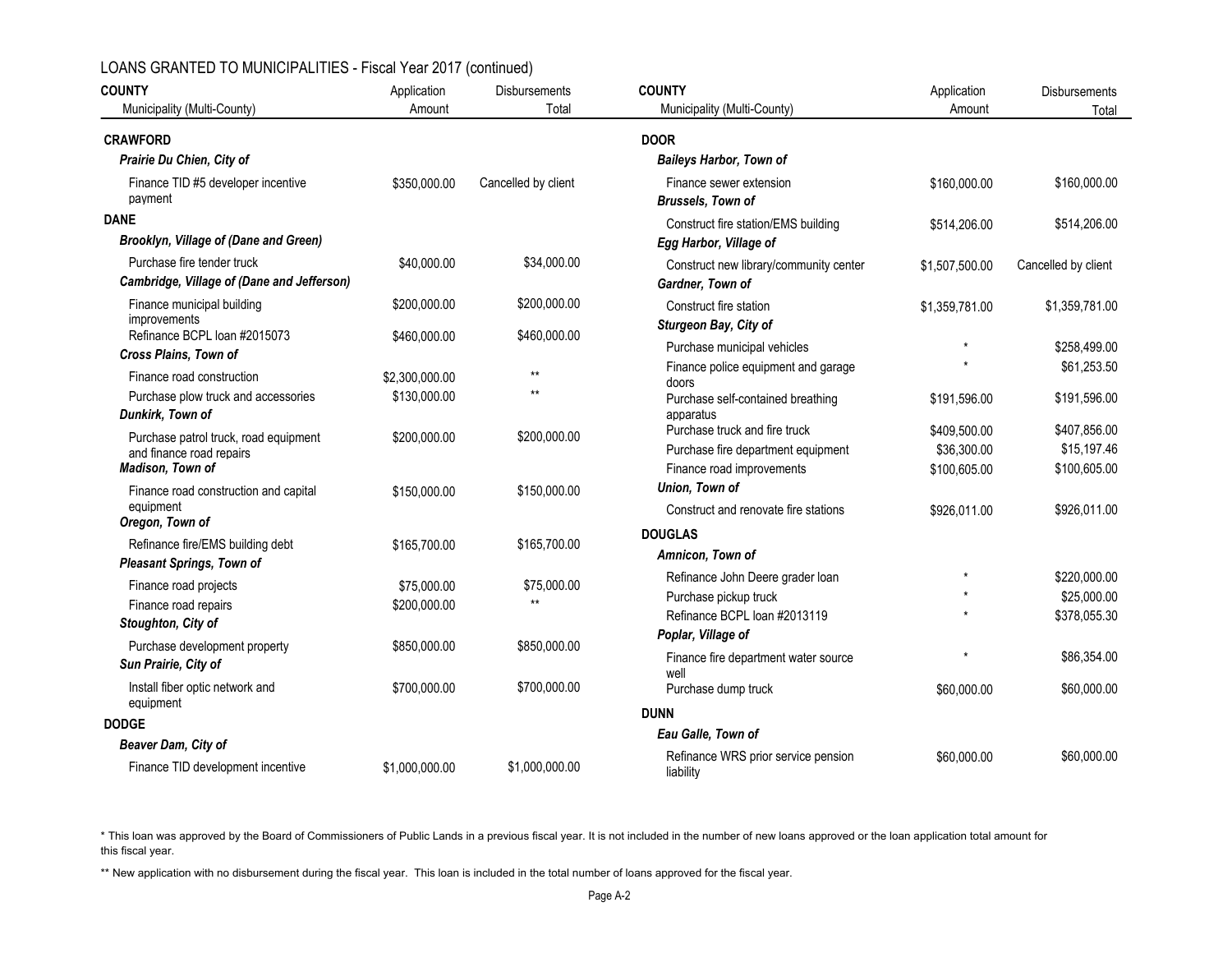| <b>COUNTY</b>                                       | Application    | <b>Disbursements</b> | <b>COUNTY</b>                                              | Application    | Disbursements       |
|-----------------------------------------------------|----------------|----------------------|------------------------------------------------------------|----------------|---------------------|
| Municipality (Multi-County)                         | Amount         | Total                | Municipality (Multi-County)                                | Amount         | Total               |
| Rock Creek, Town of                                 |                |                      | <b>JACKSON</b>                                             |                |                     |
| Finance road construction                           |                | \$75,000.00          | Northfield, Town of                                        |                |                     |
| <b>EAU CLAIRE</b>                                   |                |                      | Finance town portion of fire truck                         | \$50,000.00    | \$50,000.00         |
| Fall Creek, Village of                              |                |                      | <b>JEFFERSON</b>                                           |                |                     |
| Refinance BCPL loan #2015161                        | \$258,278.57   | \$258,278.57         | Concord, Town of                                           |                |                     |
| Refinance BCPL loan #2015160                        | \$106,060.12   | \$106,060.12         | Purchase snow plow truck                                   |                | \$206,032.00        |
| Refinance sewer revenue bond                        | \$1,500,000.00 | \$1,500,000.00       | Hebron, Town of                                            |                |                     |
| Refinance BCPL loan #2015158.01                     | \$238,035.00   | \$238,035.00         |                                                            |                |                     |
| Refinance BCPL loan #2015159                        | \$259,097.56   | \$259,097.56         | Finance road improvements                                  | \$120,000.00   | \$120,000.00        |
| Refinance BCPL loan #2015162                        | \$88,609.71    | \$88,609.71          | Palmyra, Village of                                        |                |                     |
| Refinance BCPL loans 2015157.01 and<br>2015158.02   | \$1,200,000.00 | \$1,000,000.00       | Finance dam project and related costs<br>Sullivan, Town of | \$1,183,064.00 | Cancelled by client |
| Refinance sewer revenue bond                        | \$700,000.00   | \$700,000.00         | Purchase truck and snow plow                               | \$168,000.00   | $**$                |
| <b>FOND DU LAC</b>                                  |                |                      | <b>KENOSHA</b>                                             |                |                     |
| Brandon, Village of                                 |                |                      | Twin Lakes, Village of                                     |                |                     |
| Purchase sewer jetter                               | \$50,000.00    | \$47,898.00          | Purchase ambulance                                         | \$199,115.00   | \$199,115.00        |
| Calumet, Town of                                    |                |                      | Refinance NAN                                              | \$775,000.00   | \$775,000.00        |
| Finance road repairs and maintenance                |                | \$90,000.00          | <b>LA CROSSE</b>                                           |                |                     |
| Springvale, Town of                                 |                |                      | La Crosse, City of                                         |                |                     |
| Purchase truck                                      | \$30,000.00    | $**$                 | Finance economic development                               | \$825,000.00   | \$825,000.00        |
| <b>GREEN</b>                                        |                |                      | projects                                                   |                |                     |
| Albany, Village of                                  |                |                      | La Crosse, County of                                       |                |                     |
| Finance street repairs                              |                | \$200,000.00         | Refinance Solid Waste Bonds, Series                        | \$7.820.000.00 | \$7,820,000.00      |
| Brooklyn, Town of                                   |                |                      | 2006-B<br>Onalaska, City of                                |                |                     |
| Purchase fire tender truck                          | \$29.222.88    | \$29,222.88          | Finance public works projects                              | $\star$        | \$134,190.00        |
| <b>GREEN LAKE</b>                                   |                |                      | Improve buildings and purchase police                      | \$242,355.00   | $**$                |
| Green Lake, City of                                 |                |                      | cars and aerial photography                                |                |                     |
|                                                     |                |                      | Onalaska, Town of                                          |                |                     |
| Purchase industrial park land<br>Marquette, Town of | \$175,000.00   | \$175,000.00         | Purchase refuse and recycle carts                          | \$220,000.00   | \$220,000.00        |
|                                                     |                |                      | <b>Shelby Sanitary District #2</b>                         |                |                     |
| Finance roadwork and purchase tender<br>truck       |                | \$250,000.00         | Finance water line extension                               | \$400,000.00   | $\star\star$        |
|                                                     |                |                      | Finance water line extension                               | \$250,000.00   | $**$                |
|                                                     |                |                      | Finance water line extension                               | \$150,000.00   | $**$                |

\* This loan was approved by the Board of Commissioners of Public Lands in a previous fiscal year. It is not included in the number of new loans approved or the loan application total amount for this fiscal year.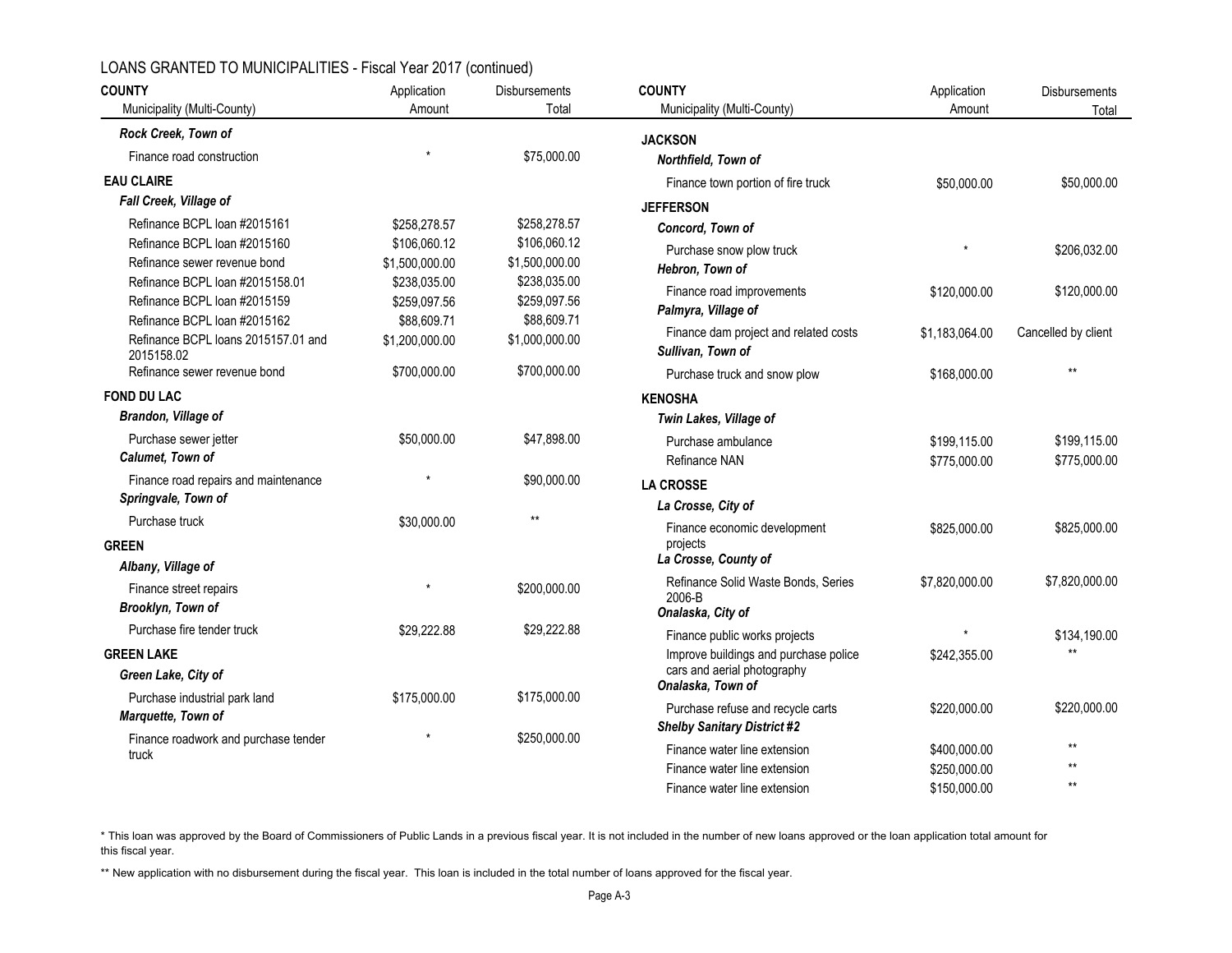| <b>COUNTY</b>                                                         | Application    | <b>Disbursements</b> | <b>COUNTY</b>                                     | Application    | <b>Disbursements</b> |  |
|-----------------------------------------------------------------------|----------------|----------------------|---------------------------------------------------|----------------|----------------------|--|
| Municipality (Multi-County)                                           | Amount         | Total                | Municipality (Multi-County)                       | Amount         | Total                |  |
| <b>LAFAYETTE</b>                                                      |                |                      | <b>MARINETTE</b>                                  |                |                      |  |
| Lamont, Town of                                                       |                |                      | Athelstane, Town of                               |                |                      |  |
| Finance road repairs                                                  | \$175,000.00   | \$175,000.00         | Purchase municipal vehicle                        | \$75,000.00    | $\star\star$         |  |
| <b>LANGLADE</b>                                                       |                |                      | Lake, Town of                                     |                |                      |  |
| Polar, Town of                                                        |                |                      | Construct public works building                   | \$350,000.00   | \$175,000.00         |  |
| Purchase truck                                                        | \$42,167.00    | \$42,167.00          | <b>MARQUETTE</b>                                  |                |                      |  |
| <b>MANITOWOC</b>                                                      |                |                      | Endeavor, Village of                              |                |                      |  |
| Francis Creek, Village of                                             |                |                      | Purchase municipal plow/maintenance               | \$65,000.00    | \$53,689.50          |  |
| Finance road construction                                             | \$250,000.00   | $**$                 | truck<br><b>MILWAUKEE</b>                         |                |                      |  |
| Liberty, Town of                                                      |                |                      | River Hills, Village of                           |                |                      |  |
| Finance road construction and repair                                  | \$234,000.00   | \$234,000.00         | Finance 2017 capital projects                     | \$514,354.00   | \$514,354.00         |  |
| Mishicot, Village of                                                  |                |                      | West Milwaukee, Village of                        |                |                      |  |
| Finance road maintenance                                              | \$25,500.00    | \$25,500.00          | Finance TID #2 development incentive              | $\star$        | \$1,010,000.00       |  |
| Finance ambulance service<br>pass-through loan                        | \$150,000.00   | \$150,000.00         | Finance WRS pension liability and TID             | \$5,096,756.00 | \$5,096,756.00       |  |
| Two Rivers, City of                                                   |                |                      | incentive                                         |                |                      |  |
| Finance 2017 capital projects and                                     | \$1,772,340.00 | \$1,772,340.00       | <b>MONROE</b>                                     |                |                      |  |
| equipment purchases                                                   |                |                      | Lincoln, Town of                                  |                |                      |  |
| Refinance April 2, 2007, General<br><b>Obligation Refunding Bonds</b> | \$1,300,000.00 | \$1,300,000.00       | Purchase dump truck with plow                     |                | \$160,000.00         |  |
| Refinance WRS Unfunded Pension                                        | \$400,000.00   | \$400,000.00         | Sparta, Town of                                   |                |                      |  |
| Liability<br>Refinance electric system revenue                        | \$325,000.00   | \$325,000.00         | Finance road construction and road<br>maintenance | \$90,000.00    | \$90,000.00          |  |
| bonds                                                                 |                |                      | Tomah, Town of                                    |                |                      |  |
| <b>MARATHON</b>                                                       |                |                      | Construct storage facility and purchase           | \$180,000.00   | $**$                 |  |
| Mosinee, City of                                                      |                |                      | truck                                             |                |                      |  |
| Finance water main replacements                                       |                | \$500,000.00         | Wilton, Village of                                |                |                      |  |
| Finance water main replacement                                        | \$120,000.00   | \$82,406.00          | Finance TID projects                              | \$800,000.00   | \$800,000.00         |  |
| Spencer, Town of                                                      |                |                      | <b>OCONTO</b>                                     |                |                      |  |
| Purchase grader                                                       | \$50,000.00    | \$50,000.00          | Gillett, City of                                  |                |                      |  |
| Wausau, City of                                                       |                |                      | Purchase machinery and equipment                  |                | \$26,000.00          |  |
| Finance water/sewer infrastructure and                                | \$4,827,000.00 | \$4,827,000.00       | Lena, Village of                                  |                |                      |  |
| land acquisition                                                      |                |                      | Finance street improvements                       | \$81,835.67    | \$81,835.67          |  |

\* This loan was approved by the Board of Commissioners of Public Lands in a previous fiscal year. It is not included in the number of new loans approved or the loan application total amount for this fiscal year.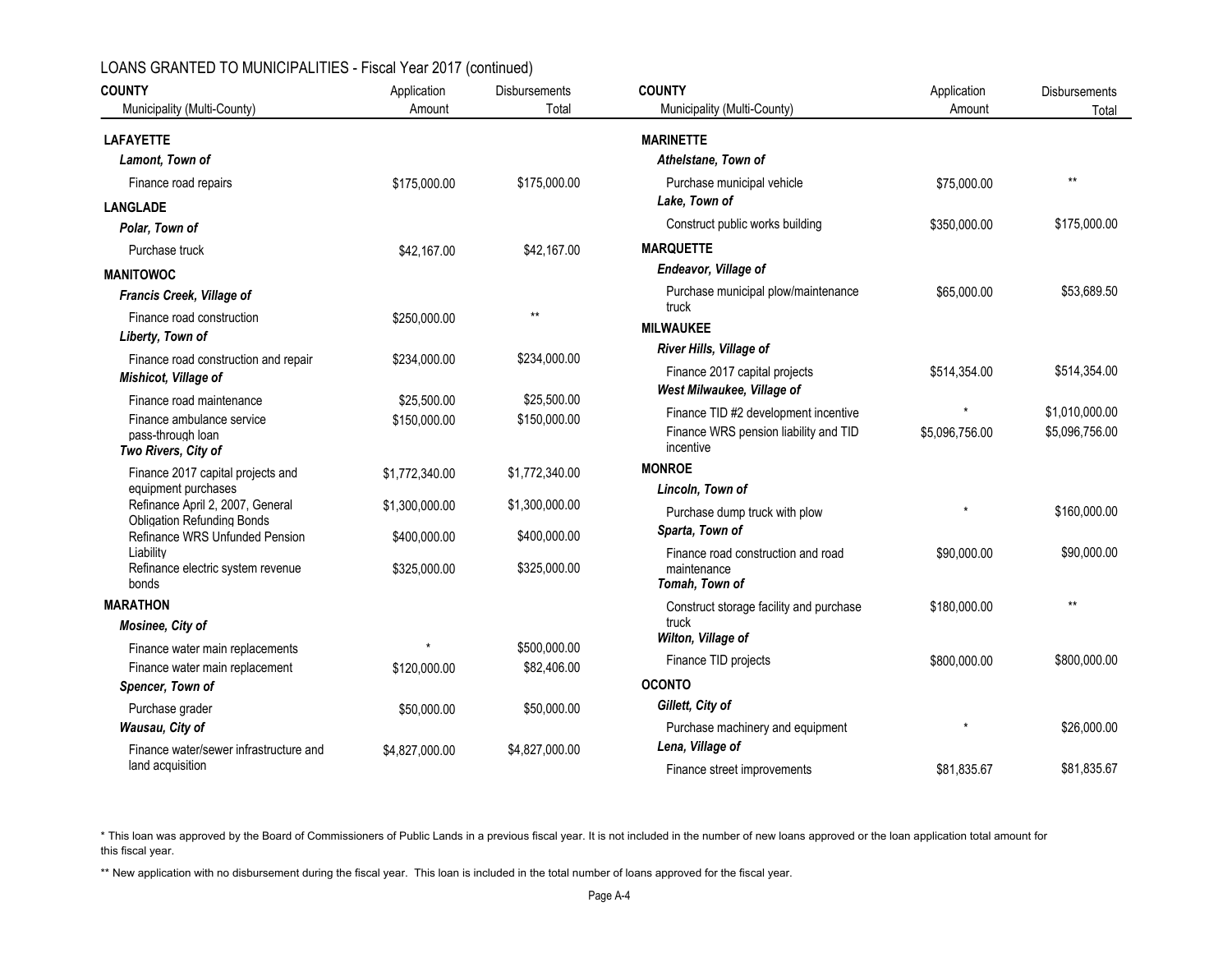| <b>COUNTY</b>                                  | Application     | Disbursements       | <b>COUNTY</b>                                                                   | Application                    | Disbursements                  |
|------------------------------------------------|-----------------|---------------------|---------------------------------------------------------------------------------|--------------------------------|--------------------------------|
| Municipality (Multi-County)                    | Amount          | Total               | Municipality (Multi-County)                                                     | Amount                         | Total                          |
| Pensaukee, Town of                             |                 |                     | Elmwood, Village of                                                             |                                |                                |
| Refinance fire engine loan                     |                 | \$145,713.78        | Finance road construction                                                       | \$52,000.00                    | $\star\star$                   |
| <b>ONEIDA</b>                                  |                 |                     | Gilman, Town of                                                                 |                                |                                |
| Oneida, County of                              |                 |                     | Purchase patrol truck                                                           | \$86,403.00                    | \$86,403.00                    |
| Finance economic development project           | \$15,000,000.00 | \$15,000,000.00     | <b>Maiden Rock, Town of</b>                                                     |                                |                                |
| Pelican, Town of                               |                 |                     | Purchase grader                                                                 | $\star$                        | \$233,764.00                   |
| Construct town shop building                   | \$200,000.00    | \$200,000.00        | Martell, Town of                                                                |                                |                                |
| <b>OUTAGAMIE</b>                               |                 |                     | Construct municipal shop building<br>River Falls, City of (Pierce and St Croix) | \$450,000.00                   | \$89,483.50                    |
| <b>Black Creek, Town of</b>                    |                 |                     |                                                                                 |                                |                                |
| Purchase fire truck                            | $\star$         | \$285,536.00        | Finance corporate park costs<br>Purchase snow blower                            | \$1,100,000.00<br>\$112,500.00 | \$1,100,000.00<br>\$112,500.00 |
| Freedom, Town of                               |                 |                     | Trenton, Town of                                                                |                                |                                |
| Finance road maintenance                       | \$355,000.00    | \$355,000.00        | Purchase plow truck                                                             | \$100,000.00                   | \$100,000.00                   |
| Harrison, Village of (Calumet and Outagamie)   |                 |                     | Union, Town of                                                                  |                                |                                |
| Purchase snow plow truck                       | \$250,000.00    | \$198,100.00        | Refinance bank loan                                                             | \$94,322.21                    | \$94,322.21                    |
| Shiocton, Village of                           |                 |                     | Refinance BCPL loan #2014041                                                    | \$195,088.14                   | \$195,088.14                   |
| Finance fire hall updates                      | \$45,000.00     | \$45,000.00         | <b>POLK</b>                                                                     |                                |                                |
| Purchase garbage truck and equipment           | \$68,952.65     | \$68,952.65         | <b>Balsam Lake Pro &amp; Rehab Dist</b>                                         |                                |                                |
| <b>OZAUKEE</b>                                 |                 |                     | Purchase aquatic plant harvester and                                            |                                | \$55,865.00                    |
| Belgium, Village of                            |                 |                     | support equipment                                                               |                                |                                |
| Finance sanitary sewer lift station<br>project | \$700,000.00    | \$700,000.00        | Clear Lake, Town of                                                             |                                |                                |
| Saukville, Village of                          |                 |                     | Construct municipal building<br>Milltown, Village of                            | \$500,000.00                   | \$200,000.00                   |
| Purchase municipal vehicles and                | \$119,370.00    | $**$                | Purchase skidsteer                                                              |                                | \$24,500.00                    |
| equipment                                      |                 |                     |                                                                                 | \$24,500.00                    |                                |
| <b>PEPIN</b>                                   |                 |                     | <b>PORTAGE</b>                                                                  |                                |                                |
| Pepin, Village of                              |                 |                     | Whiting, Village of                                                             |                                |                                |
| Finance utility infrastructure in TID #3       | \$211,500.00    | \$211,500.00        | Finance street improvements                                                     | \$70,000.00                    | \$70,000.00                    |
| Finance road construction                      | \$126,500.00    | Cancelled by client | <b>RICHLAND</b>                                                                 |                                |                                |
| <b>PIERCE</b>                                  |                 |                     | Bloom, Town of                                                                  |                                |                                |
| Ellsworth, Village of                          |                 |                     | Repair storm damaged roads                                                      | \$68,000.00                    | \$68,000.00                    |
| Finance economic development                   | \$80,000.00     | \$80,000.00         | <b>ROCK</b>                                                                     |                                |                                |
| projects in TID #8                             |                 |                     | Center, Town of                                                                 |                                |                                |
|                                                |                 |                     | Finance bridge project                                                          | \$225,000.00                   | \$215,479.62                   |

\* This loan was approved by the Board of Commissioners of Public Lands in a previous fiscal year. It is not included in the number of new loans approved or the loan application total amount for this fiscal year.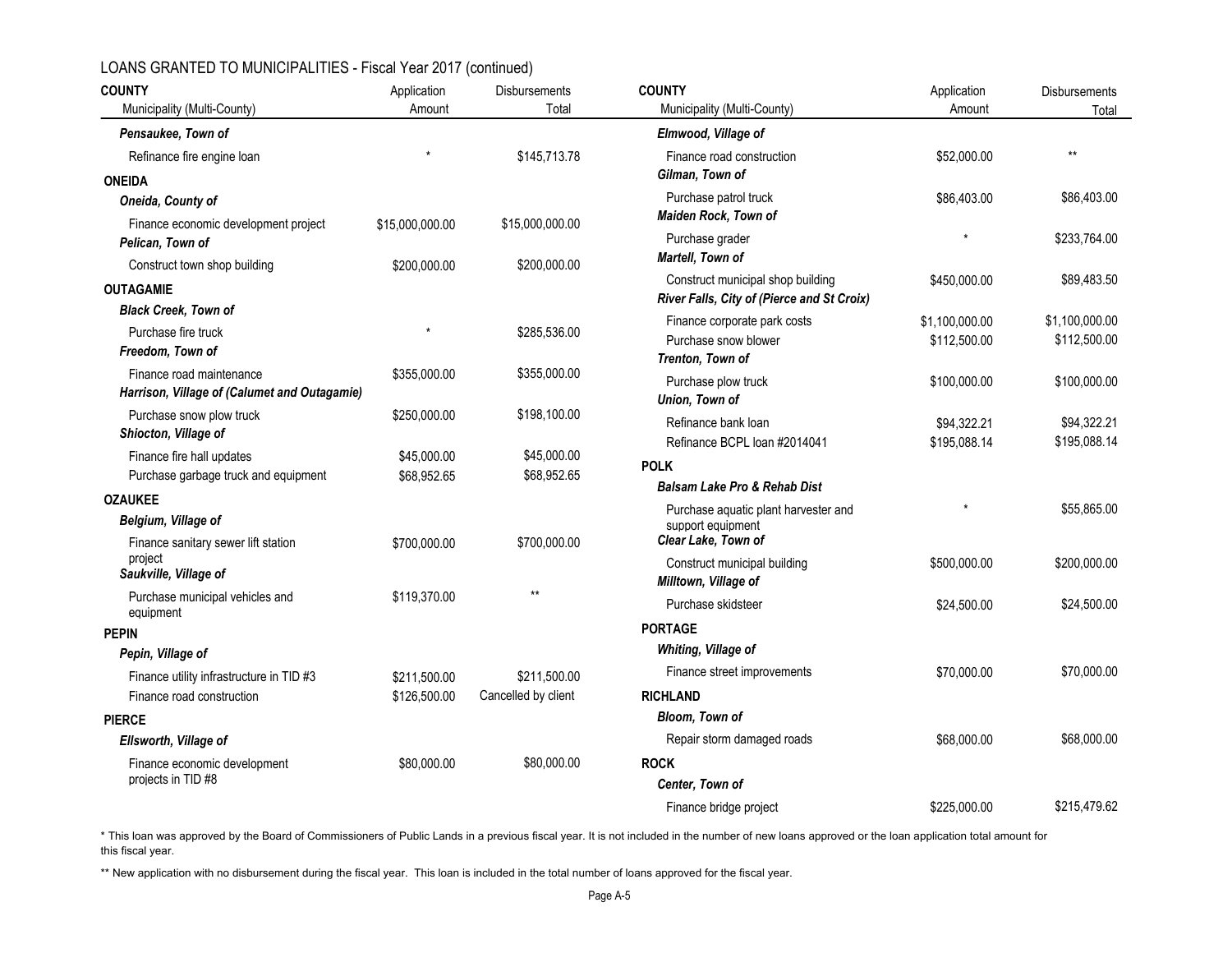| <b>COUNTY</b>                                           | Application                       | Disbursements  | <b>COUNTY</b>                                   | Application    | Disbursements  |
|---------------------------------------------------------|-----------------------------------|----------------|-------------------------------------------------|----------------|----------------|
| Municipality (Multi-County)                             | Amount                            | Total          | Municipality (Multi-County)                     | Amount         | Total          |
| Janesville, Town of                                     |                                   |                | Woodville, Village of                           |                |                |
| Finance fire protection payment                         |                                   | \$300,000.00   | Finance 2016 capital projects                   |                | \$380,264.00   |
| Union, Town of                                          |                                   |                | Refinance BCPL loan #2016046                    |                | \$224,239.00   |
| Refinance fire department building<br>construction loan | \$52,135.99                       | \$52,135.99    | <b>TAYLOR</b><br>Gilman, Village of             |                |                |
| <b>RUSK</b>                                             |                                   |                | Refinance bank loan                             | \$52,000.00    | \$41,280.00    |
| Rusk, County of                                         |                                   |                | Jump River, Town of                             |                |                |
| Purchase property                                       | \$1,270,000.00                    | \$1,263,571.24 | Finance roadwork and park repairs               | \$75,000.00    | \$75,000.00    |
| <b>SAUK</b>                                             |                                   |                | <b>TREMPEALEAU</b>                              |                |                |
| Freedom, Town of                                        |                                   |                | Blair, City of                                  |                |                |
| Purchase dump truck/plow                                | \$90,000.00                       | \$78,000.00    | Finance TID #7 infrastructure                   | \$135,000.00   | \$135,000.00   |
| Ironton, Town of                                        |                                   |                | Refinance BCPL loan #2009060.01                 | \$142,000.00   | \$142,000.00   |
| Purchase truck and equipment                            | \$159,000.00                      | \$159,000.00   | Refinance BCPL loan #2009060.02                 | \$50,000.00    | \$49,672.04    |
| Reedsburg, Town of                                      |                                   |                | Refinance BCPL loan #2009060.03                 | \$282,000.00   | \$282,000.00   |
| Purchase tractor                                        | \$66,750.00                       | \$66,750.00    | <b>Chimney Rock, Town of</b>                    |                |                |
| <b>SHAWANO</b>                                          |                                   |                | Finance roadwork                                | \$125,000.00   | \$125,000.00   |
| Mattoon, Village of                                     |                                   |                | Trempealeau, County of                          |                |                |
| Purchase fire truck                                     | \$113,000.00                      | \$113,000.00   | Finance courthouse HVAC and sewer               | \$128,000.00   | \$128,000.00   |
| <b>SHEBOYGAN</b>                                        |                                   |                | projects<br>Finance road construction           | \$1,372,000.00 | \$1,372,000.00 |
| Howards Grove, Village of                               |                                   |                | <b>VERNON</b>                                   |                |                |
| Finance wastewater treatment plant                      | \$1,100,000.00                    | $**$           | Ontario, Village of                             |                |                |
| upgrade<br>Kohler, Village of                           |                                   |                | Finance street project                          | \$25,000.00    | \$25,000.00    |
| Finance capital equipment and street                    | \$980,000.00                      | \$590,000.00   | Stoddard, Village of                            |                |                |
| projects                                                |                                   |                | Finance Stoddard Park restroom                  |                | \$128,500.00   |
| Finance tax assessment refund                           | \$2,187,450.00                    | \$2,187,450.00 | addition and renovation<br>Viroqua, City of     |                |                |
| <b>ST CROIX</b>                                         |                                   |                |                                                 |                |                |
| <b>Baldwin, Village of</b>                              |                                   |                | Finance TID #6 economic development<br>projects | \$700,000.00   | \$700,000.00   |
| Finance TID #7 projects                                 |                                   | \$414,000.00   | <b>VILAS</b>                                    |                |                |
| St Croix, County of                                     |                                   |                | Conover, Town of                                |                |                |
| Finance capital projects                                |                                   | \$117,456.00   | Finance road maintenance                        | \$361,000.00   | \$361,000.00   |
| Finance capital improvements                            | $^{\star\star}$<br>\$4,900,000.00 |                | Plum Lake, Town of                              |                |                |
|                                                         |                                   |                | Purchase ambulance                              | \$150,000.00   | \$150,000.00   |

\* This loan was approved by the Board of Commissioners of Public Lands in a previous fiscal year. It is not included in the number of new loans approved or the loan application total amount for this fiscal year.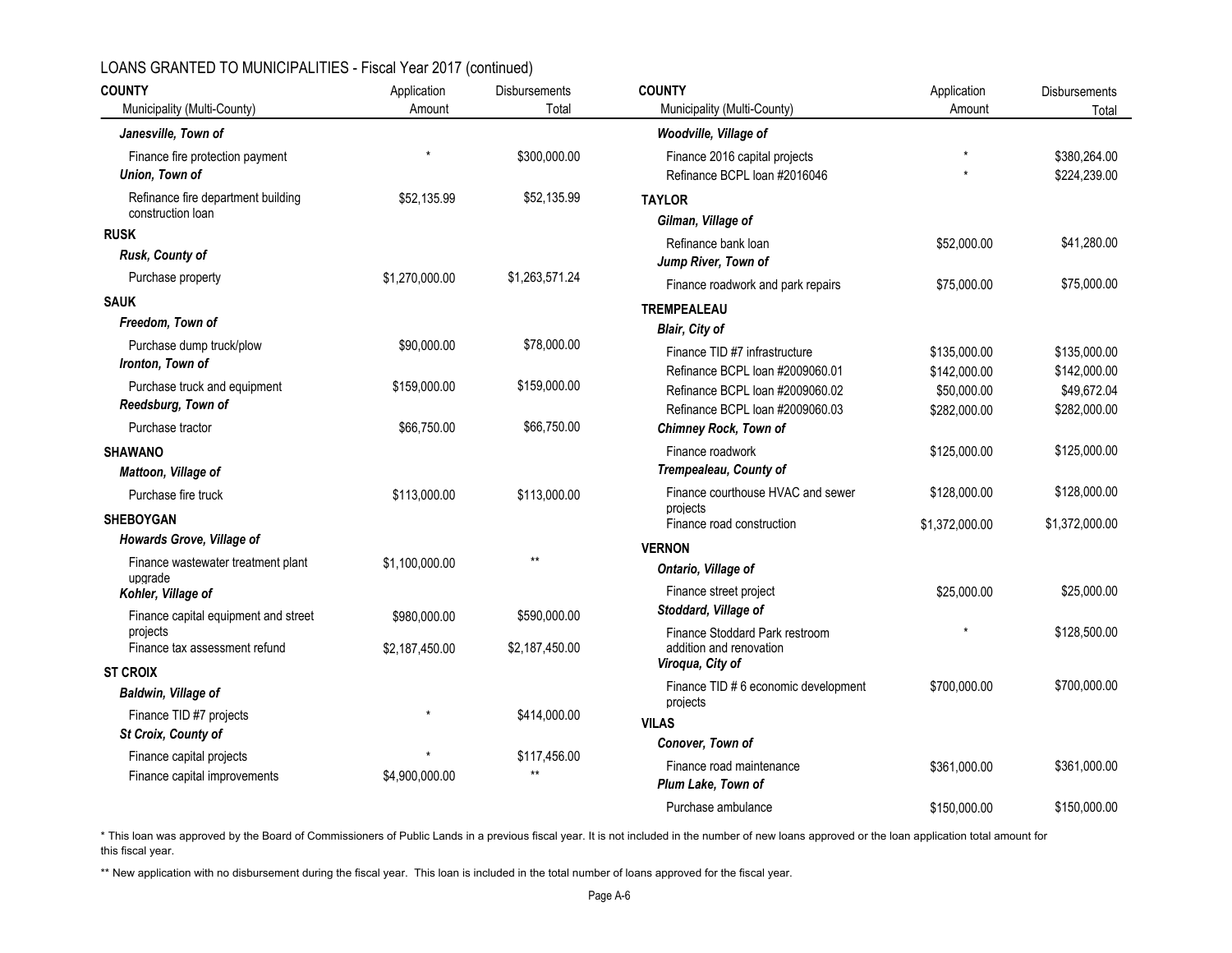| <b>COUNTY</b>                                | Application    | <b>Disbursements</b> | <b>COUNTY</b>                                                                   | Application                  | Disbursements                |
|----------------------------------------------|----------------|----------------------|---------------------------------------------------------------------------------|------------------------------|------------------------------|
| Municipality (Multi-County)                  | Amount         | Total                | Municipality (Multi-County)                                                     | Amount                       | Total                        |
| <b>Winchester, Town of</b>                   |                |                      | Finance sewer improvements                                                      | \$56,000.00                  | \$56,000.00                  |
| Finance building plans                       | \$80,000.00    | \$80,000.00          | Lisbon, Town of                                                                 |                              |                              |
| <b>WALWORTH</b>                              |                |                      | Finance property acquisition<br><b>School Section Lake Management District</b>  | $\star$                      | \$1,700,000.00               |
| <b>Bloomfield, Village of</b>                |                |                      | Purchase land                                                                   | \$150,000.00                 | \$122,368.34                 |
| Finance operations                           | \$540,000.00   | \$540,000.00         | Summit, Village of                                                              |                              |                              |
| Finance 2016 budget shortfall                | \$200,000.00   | \$200,000.00         |                                                                                 |                              |                              |
| Refinance BCPL loan #2015068.02              | \$68,493.30    | \$68,493.30          | Finance 2016 capital improvements                                               | \$325,000.00                 | \$325,000.00                 |
| Refinance BCPL Ioan #2016113.01              | \$38,769.27    | \$38,769.27          | Construct municipal offices building                                            | \$6,000,000.00               | \$6,000,000.00               |
| Refinance BCPL loan #2017074.01              | \$540,000.00   | \$540,000.00         | <b>WAUPACA</b>                                                                  |                              |                              |
| Refinance BCPL loan #2017102.01              | \$200,000.00   | \$200,000.00         | Manawa, City of                                                                 |                              |                              |
| Finance 2017 budget shortfall                | \$635,000.00   | \$635,000.00         | Finance TID #2 development incentive                                            | \$430,000.00                 | \$430,000.00                 |
| Finance 2017 capital budget                  | \$260,000.00   | \$260,000.00         | Marion, City of (Shawano and Waupaca)                                           |                              |                              |
| Lafayette, Town of                           |                |                      | Purchase property and reconstruct                                               | \$250,000.00                 | \$250,000.00                 |
| Construct town garage and salt shed          |                | \$600,000.00         | alley/parking lot<br>Waupaca, City of                                           |                              |                              |
| <b>WASHBURN</b>                              |                |                      |                                                                                 |                              | \$545,000.00                 |
| <b>Washburn, County of</b>                   |                |                      | Finance 2016 capital projects                                                   | \$545,000.00                 |                              |
| Finance road construction and<br>maintenance |                | \$742,842.00         | Refinance 2001B CDA lease revenue<br>bonds<br>Refinance 2002A CDA lease revenue | \$170.034.00<br>\$278,926.00 | \$170,034.00<br>\$278,926.00 |
| <b>WASHINGTON</b>                            |                |                      | bonds                                                                           |                              |                              |
| Jackson, Village of                          |                |                      | Refinance 2003A CDA lease revenue                                               | \$923,644.00                 | \$923,644.00                 |
| Purchase building and finance                | \$1,000,000.00 | \$1,000,000.00       | bonds                                                                           |                              |                              |
| renovations                                  |                |                      | Refinance 2004A CDA lease revenue                                               | \$883,028.00                 | \$883,028.00                 |
| Richfield, Village of                        |                |                      | bonds                                                                           |                              |                              |
| Construct municipal building                 | \$1,000,000.00 | \$1,000,000.00       | <b>WAUSHARA</b>                                                                 |                              |                              |
| Slinger, Village of                          |                |                      | <b>Bloomfield, Town of</b>                                                      |                              |                              |
| Purchase municipal vehicles                  | \$300,000.00   | \$300,000.00         | Finance road projects<br>Leon, Town of                                          |                              | \$680,000.00                 |
| <b>WAUKESHA</b>                              |                |                      |                                                                                 |                              | \$53,387.99                  |
| <b>Blackhawk Area Sanitary Dist</b>          |                |                      | Finance dam repair                                                              | \$300,000.00                 |                              |
| Finance maintenance projects                 | \$250,000.00   | \$250,000.00         | Pleasant Lake Management District (Marquette and Waushara)                      |                              |                              |
| Eagle, Town of                               |                |                      | Purchase land                                                                   | \$400,000.00                 | \$400,000.00                 |
|                                              |                |                      | Redgranite, Village of                                                          |                              |                              |
| Finance road paving project                  | \$260,000.00   | \$260,000.00         | Purchase police vehicle                                                         | \$49,577.24                  | \$49,577.24                  |
| Lac La Belle, Village of                     |                |                      | Wild Rose, Village of                                                           |                              |                              |
| Finance road repairs                         | \$120,000.00   | \$120,000.00         | Purchase dam reconstruction property                                            | \$100,000.00                 | \$100,000.00                 |

\* This loan was approved by the Board of Commissioners of Public Lands in a previous fiscal year. It is not included in the number of new loans approved or the loan application total amount for this fiscal year.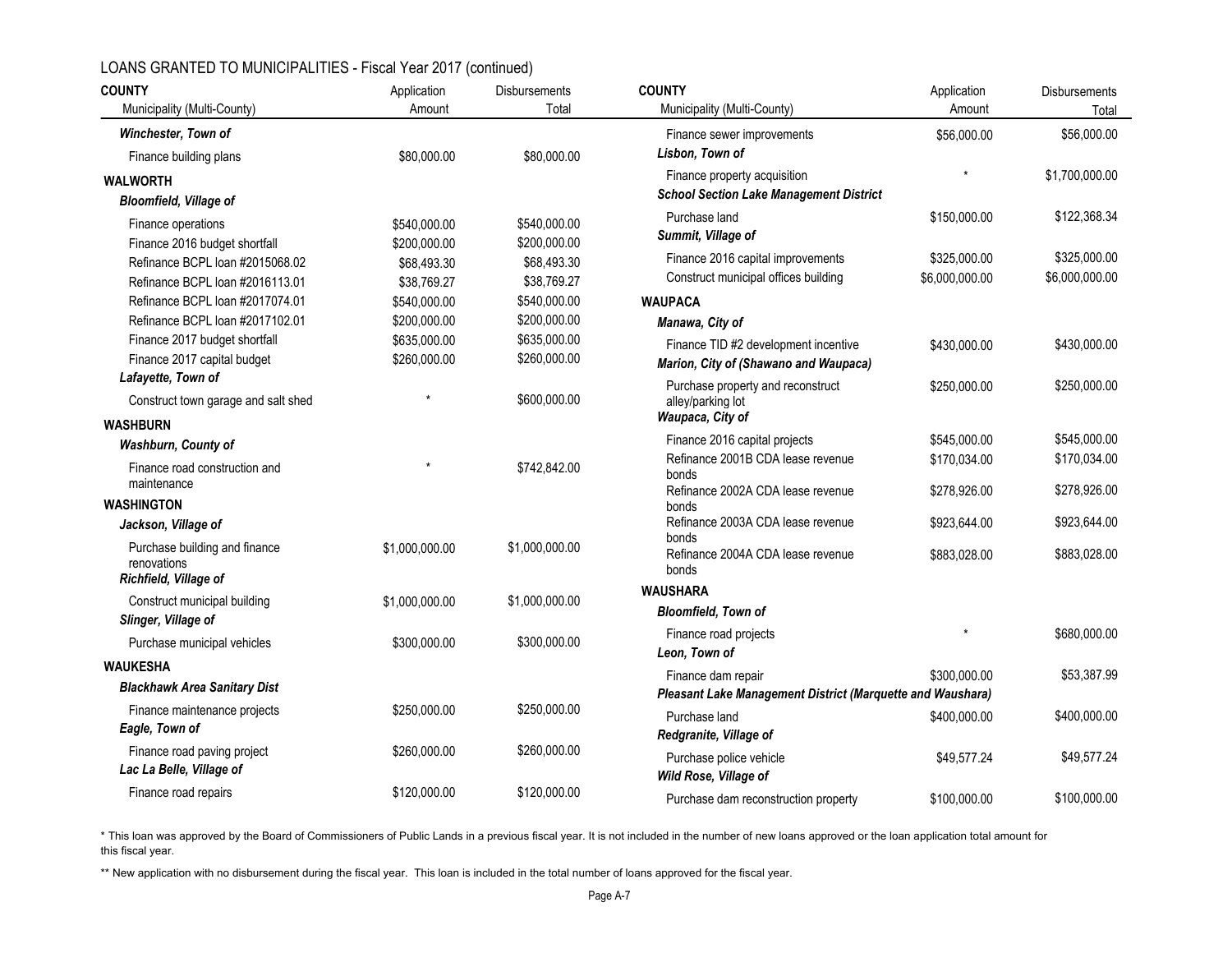| <b>COUNTY</b>                                                        | Application     | <b>Disbursements</b> | <b>COUNTY</b>                                     | Application    | Disbursements  |
|----------------------------------------------------------------------|-----------------|----------------------|---------------------------------------------------|----------------|----------------|
| Municipality (Multi-County)                                          | Amount          | Total                | Municipality (Multi-County)                       | Amount         | Total          |
| <b>WINNEBAGO</b>                                                     |                 |                      | Vesper, Village of                                |                |                |
| Clayton, Town of                                                     |                 |                      | Finance water utility upgrades<br>Wood, County of | \$60,000.00    | \$60,000.00    |
| Finance capital projects and purchase<br>property                    | \$3,500,000.00  | Cancelled by client  | Finance 2017 capital budget purchases             | \$1,000,000.00 | \$1,000,000.00 |
| Purchase land                                                        | \$1,100,000.00  | \$1,100,000.00       | Finance courthouse remodeling                     | \$750,000.00   | \$750,000.00   |
| Menasha, City of (Calumet and Winnebago)                             |                 |                      |                                                   |                |                |
| Refinance assets subject to WPPI lease<br>agreement                  | \$10,800,000.00 | \$10,800,000.00      |                                                   |                |                |
| Refinance WPPI loan                                                  | \$478,315.00    | \$478,315.00         |                                                   |                |                |
| Finance TID #13 improvements                                         | \$337,000.00    | \$337,000.00         |                                                   |                |                |
| Finance 2016 capital improvement<br>projects                         | \$1,362,372.00  | \$1,362,372.00       |                                                   |                |                |
| Finance public infrastructure projects                               | \$1,159,685.00  | \$1,159,685.00       |                                                   |                |                |
| Finance property purchase and<br><i>improvements</i>                 | \$343,200.00    | \$343,200.00         |                                                   |                |                |
| Refinance BCPL loan #2013005.01                                      | \$3,039,013.14  | \$3,039,013.14       |                                                   |                |                |
| Refinance BCPL loan #2013009.01                                      | \$3,002,187.13  | \$3,002,187.13       |                                                   |                |                |
| Refinance BCPL loan #2013008.01                                      | \$680,195.13    | \$680,195.13         |                                                   |                |                |
| Refinance BCPL loan #2014101.01                                      | \$1,989,000.00  | \$1,989,000.00       |                                                   |                |                |
| Refinance BCPL loan #2014101.02                                      | \$1,480,000.00  | \$1,480,000.00       |                                                   |                |                |
| Refinance BCPL loan #2015043.01                                      | \$820,500.00    | \$820,500.00         |                                                   |                |                |
| Refinance BCPL loan #2015043.02                                      | \$763,441.58    | \$763,441.58         |                                                   |                |                |
| Refinance BCPL loan #2015043.03                                      | \$882,200.00    | \$882,200.00         |                                                   |                |                |
| Refinance BCPL loan #2016030.01                                      | \$875,000.00    | \$875,000.00         |                                                   |                |                |
| Refinance BCPL loan #2016065.01                                      | \$738,820.87    | \$738,820.87         |                                                   |                |                |
| Oshkosh, City of                                                     |                 |                      |                                                   |                |                |
| Finance railroad spur, blight removal,<br>and utility infrastructure |                 | \$711,300.00         |                                                   |                |                |
| Finance convention center<br>improvements<br>Winneconne, Village of  | \$1,500,000.00  | $\star\star$         |                                                   |                |                |
| Refinance BCPL Ioan #2014116                                         | \$472,834.28    | \$472,834.28         |                                                   |                |                |
| Finance land acquisition                                             | \$507,500.00    | \$507,500.00         |                                                   |                |                |
| <b>WOOD</b>                                                          |                 |                      |                                                   |                |                |
| Dexter, Town of                                                      |                 |                      |                                                   |                |                |
| Finance road improvements                                            | \$100,000.00    | \$100,000.00         |                                                   |                |                |

\* This loan was approved by the Board of Commissioners of Public Lands in a previous fiscal year. It is not included in the number of new loans approved or the loan application total amount for this fiscal year.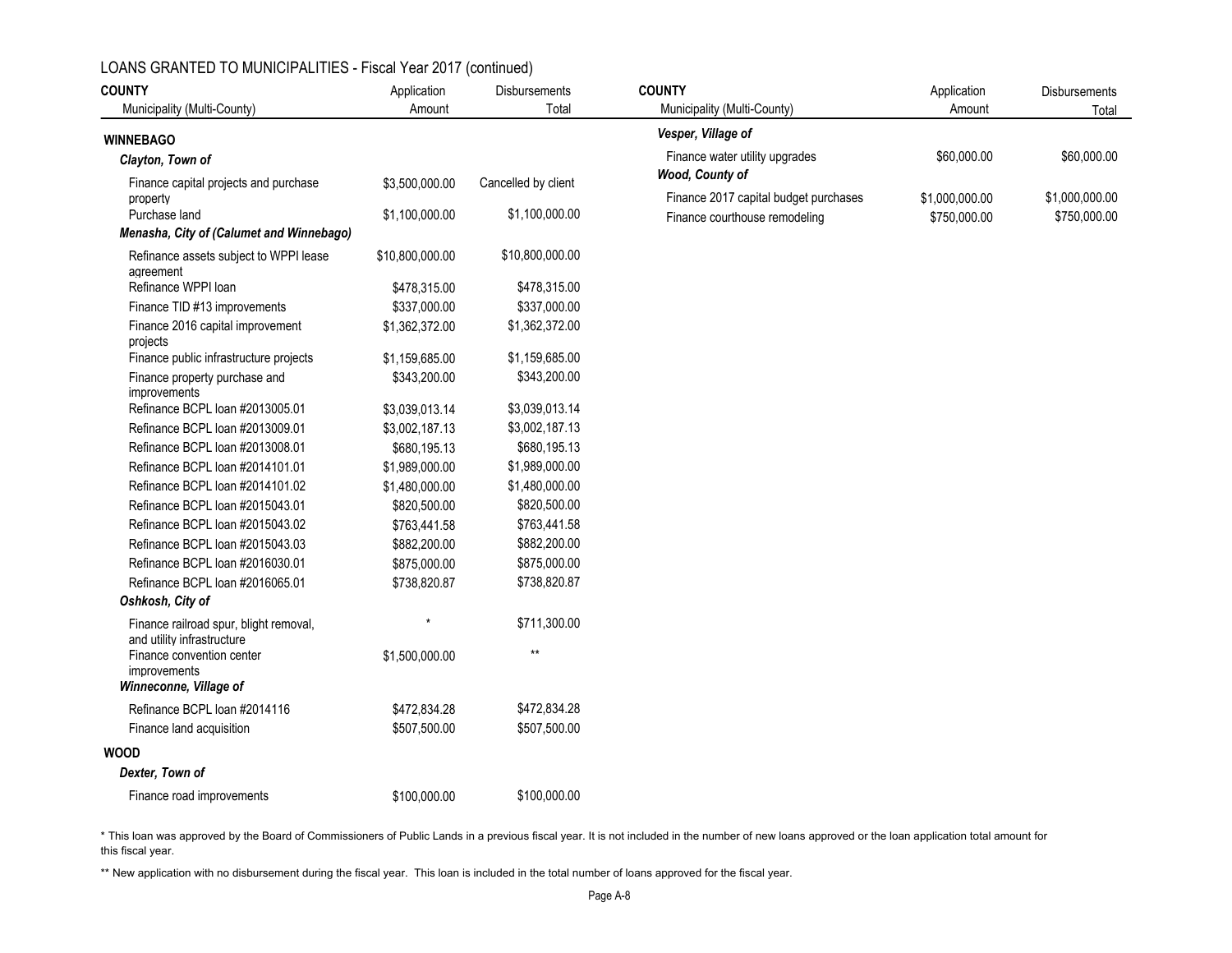# **LOANS GRANTED TO SCHOOL DISTRICTS - Fiscal Year 2017**

During fiscal year 2017, the Board of Commissioners of Public Lands approved **17** school loan applications totaling **\$46,954,793.79** and **27** loan disbursements totaling **\$45,274,690.96** were made.

| <b>COUNTY</b>                                                            | Application     | <b>Disbursements</b> | <b>COUNTY</b>                                                    | Application    | Disbursements  |  |
|--------------------------------------------------------------------------|-----------------|----------------------|------------------------------------------------------------------|----------------|----------------|--|
| School District (Multi-County)                                           | Amount          | Total                | School District (Multi-County)                                   | Amount         | Total          |  |
| <b>BURNETT</b>                                                           |                 |                      | <b>Whitnall, School District of</b>                              |                |                |  |
| <b>Siren, School District of</b>                                         |                 |                      | Install fiber optic network                                      |                | \$440,000.00   |  |
| Finance roof project                                                     | \$300,000.00    | \$300,000.00         | <b>OUTAGAMIE</b>                                                 |                |                |  |
| Refinance BCPL loan #2011108                                             | \$502,793.79    | \$502,793.79         | <b>Kimberly Area, School District of (Calumet and Outagamie)</b> |                |                |  |
| <b>CLARK</b>                                                             |                 |                      | Finance indoor athletic facility                                 | \$1,000,000.00 | \$600,000.00   |  |
| Owen - Withee, School District of (Clark and Taylor)                     |                 |                      | <b>OZAUKEE</b>                                                   |                |                |  |
| Finance public works project                                             | \$1,750,000.00  | \$1,750,000.00       | Eastern Shores Library System (Ozaukee and Sheboygan)            |                |                |  |
| <b>DOUGLAS</b>                                                           |                 |                      | Purchase bookmobile                                              | \$100,000.00   | \$100,000.00   |  |
| Maple, School District of (Bayfield and Douglas)                         |                 |                      | <b>RACINE</b>                                                    |                |                |  |
| Purchase math and language arts                                          |                 | \$288,100.00         | <b>Racine Unified, School District of</b>                        |                |                |  |
| curriculum                                                               |                 |                      | Refinance BCPL loan #2016166                                     | \$5,225,000.00 | \$5,225,000.00 |  |
| <b>GREEN</b>                                                             |                 |                      | Purchase and remodel building                                    | \$6,750,000.00 | \$6,750,000.00 |  |
| Juda, School District of                                                 |                 |                      | <b>SAUK</b>                                                      |                |                |  |
| Purchase curriculum                                                      | \$110,000.00    | \$110,000.00         | Baraboo, School District of (Columbia and Sauk)                  |                |                |  |
| <b>GREEN LAKE</b>                                                        |                 |                      | Purchase building                                                | \$662,000.00   | \$662,000.00   |  |
| Princeton, School District of (Green Lake and Marquette)                 |                 |                      | <b>ST CROIX</b>                                                  |                |                |  |
| Refinance WRS prior service pension<br>liability                         | \$400,000.00    | \$380,689.31         | Saint Croix Central, School District of                          |                |                |  |
| <b>KENOSHA</b>                                                           |                 |                      | Finance energy efficiency projects                               | \$2,000,000.00 | \$2,000,000.00 |  |
| Kenosha Unified, School District of                                      |                 |                      | <b>TREMPEALEAU</b>                                               |                |                |  |
| Finance energy efficiency projects                                       | \$16,355,000.00 | \$16,355,000.00      | Independence, School District of (Buffalo and Trempealeau)       |                |                |  |
| <b>MILWAUKEE</b>                                                         |                 |                      | Finance energy efficiency building<br>upgrades                   |                | \$771,480.00   |  |
| Nicolet UHS, School District of (Milwaukee and Ozaukee)                  |                 |                      | <b>WALWORTH</b>                                                  |                |                |  |
| Replace pool dehumidification unit                                       |                 | \$946,593.71         | Linn J6, School District of                                      |                |                |  |
| Saint Francis, School District of                                        |                 |                      | Upgrade HVAC system and lighting                                 |                | \$801,000.00   |  |
| Finance energy efficiency projects                                       | \$4,000,000.00  | $**$                 |                                                                  |                |                |  |
| West Allis - West Milwaukee, School District of (Milwaukee and Waukesha) |                 |                      |                                                                  |                |                |  |
| Finance capital improvement projects                                     | \$3,000,000.00  | \$3,000,000.00       |                                                                  |                |                |  |

\* This loan was approved by the Board of Commissioners of Public Lands in a previous fiscal year. It is not included in the number of new loans approved or the loan application total amount for this fiscal year.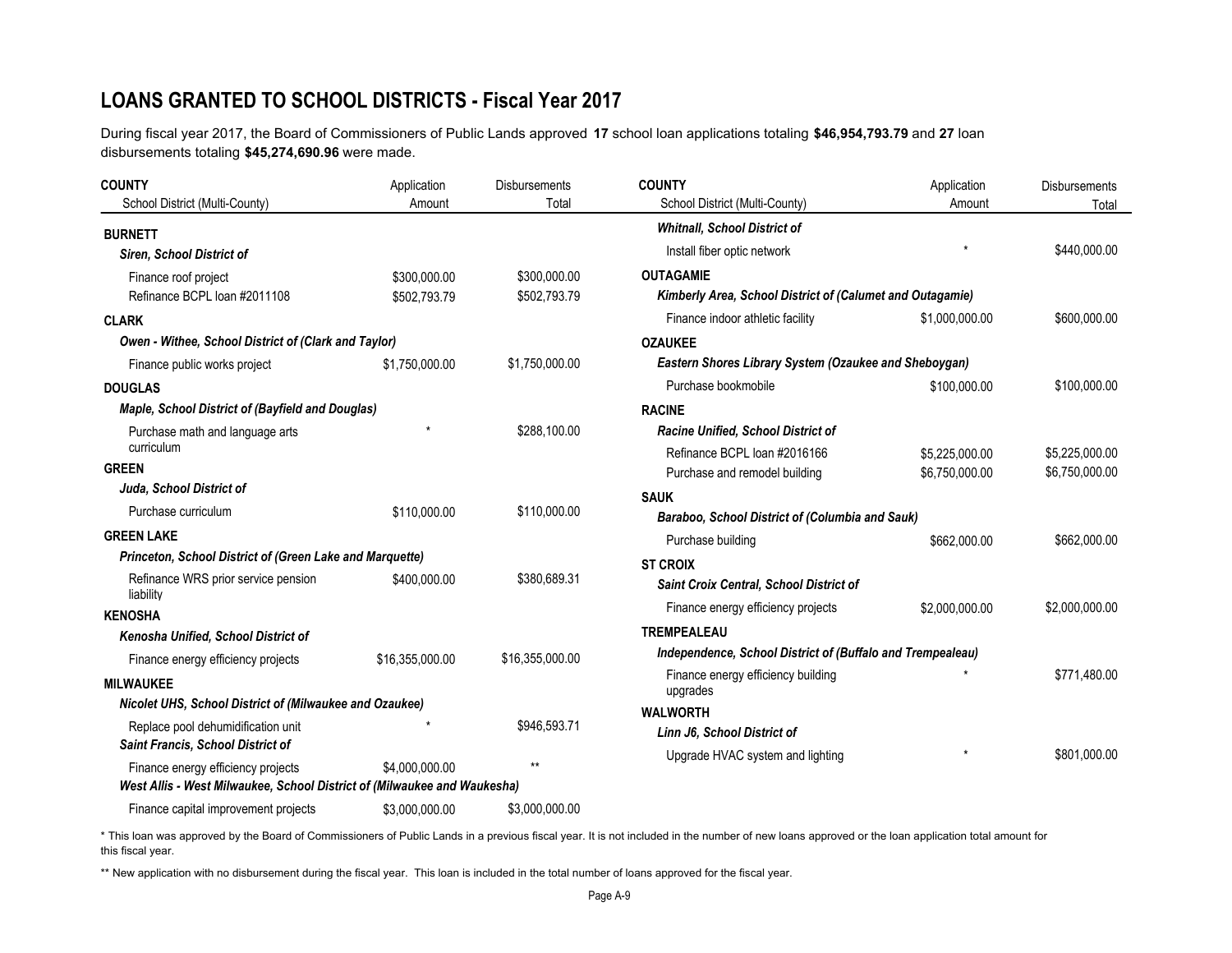### LOANS GRANTED TO SCHOOL DISTRICTS - Fiscal Year 2017 (continued)

| <b>COUNTY</b>                                                    | Application    | <b>Disbursements</b> | <b>COUNTY</b>                  | Application | <b>Disbursements</b> |
|------------------------------------------------------------------|----------------|----------------------|--------------------------------|-------------|----------------------|
| School District (Multi-County)                                   | Amount         | Total                | School District (Multi-County) | Amount      | Total                |
| <b>WASHINGTON</b>                                                |                |                      |                                |             |                      |
| <b>Germantown, School District of</b>                            |                |                      |                                |             |                      |
| Finance school construction and capital<br>projects              | \$800,000.00   | \$800,000.00         |                                |             |                      |
| Herman Neosho Rubicon, School District of (Dodge and Washington) |                |                      |                                |             |                      |
| Refinance Rubicon BCPL loan<br>#2005175                          | $\star$        | \$97,922.40          |                                |             |                      |
| Refinance WRS prior service pension<br>liability                 |                | \$394,111.75         |                                |             |                      |
| <b>WAUPACA</b>                                                   |                |                      |                                |             |                      |
| Waupaca, School District of (Portage, Waupaca and Waushara)      |                |                      |                                |             |                      |
| Finance high school athletic complex                             | \$1,000,000.00 | $***$                |                                |             |                      |
| <b>WINNEBAGO</b>                                                 |                |                      |                                |             |                      |
| Menasha, School District of (Calumet, Outagamie and Winnebago)   |                |                      |                                |             |                      |
| Finance property acquisition and facility<br><i>improvements</i> | \$3,000,000.00 | \$3,000,000.00       |                                |             |                      |

<sup>\*</sup> This loan was approved by the Board of Commissioners of Public Lands in a previous fiscal year. It is not included in the number of new loans approved or the loan application total amount for this fiscal year.

<sup>\*\*</sup> New application with no disbursement during the fiscal year. This loan is included in the total number of loans approved for the fiscal year.